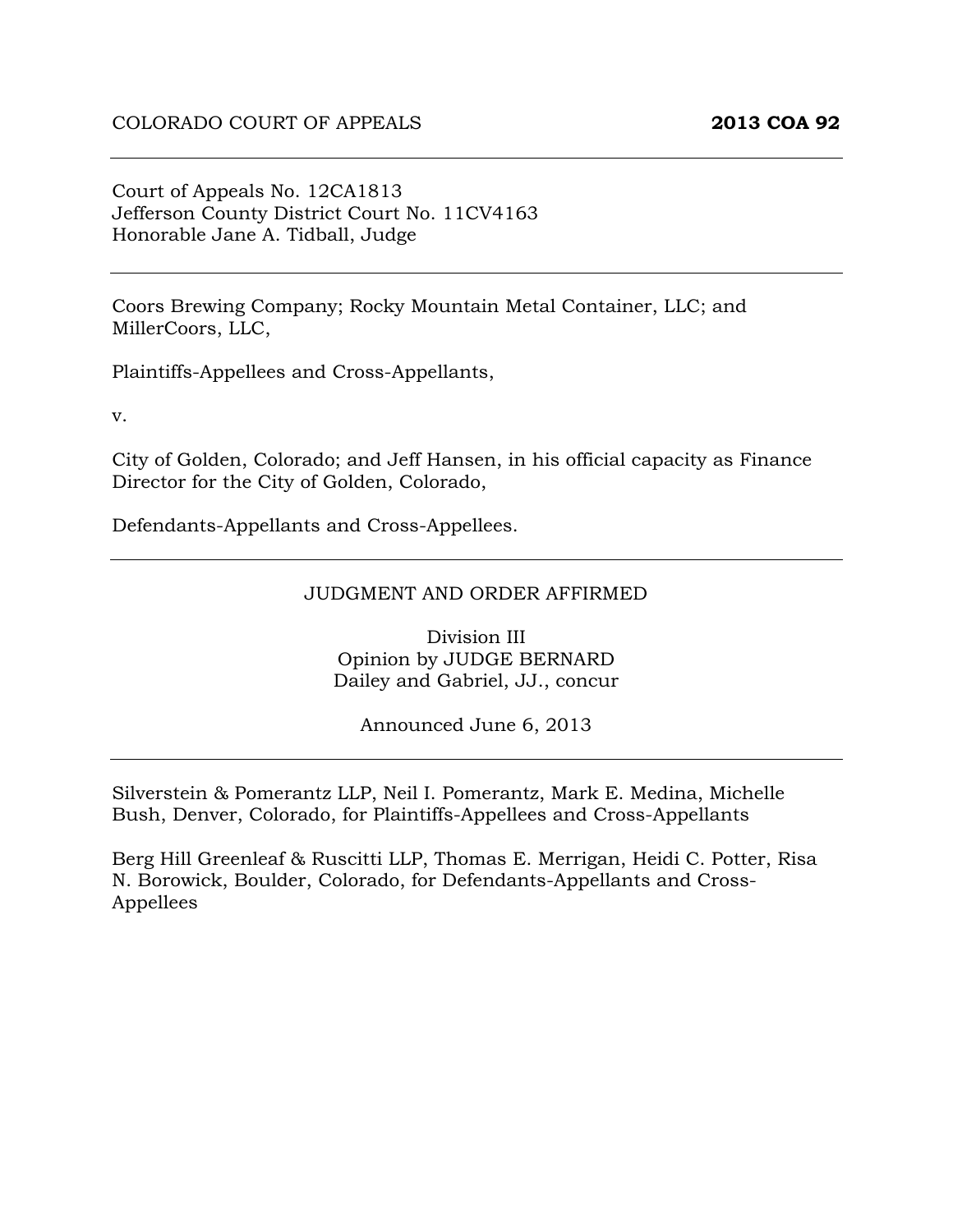¶ 1 This appeal involves a municipal tax on the use, storage, or consumption of personal property. We must decide, under the facts here, whether the scrap generated during the use of aluminum sheets by a manufacturer is purchased

- at wholesale, and therefore exempt from the use tax; or
- at retail, and therefore taxable under the use tax.

One important fact that governs our analysis is that, when the aluminum is purchased, the manufacturer intends to resell the scrap generated by the manufacturing process, and then does so.

 $\llbracket 2 \rrbracket$  To resolve this issue, we apply the "primary purpose" test, which was announced in *A.B. Hirschfeld Press, Inc. v. City & County of Denver*, 806 P.2d 917, 918-26 (Colo. 1991). As a result, we conclude that the record supports the trial court's determinations that (1) the aluminum sheets were purchased with the purpose and understanding that the scrap generated by the manufacturing process would be resold; and (2) the purchases of the aluminum that became scrap were wholesale and exempt from the use tax. We affirm the trial court's grant of summary judgment on that issue.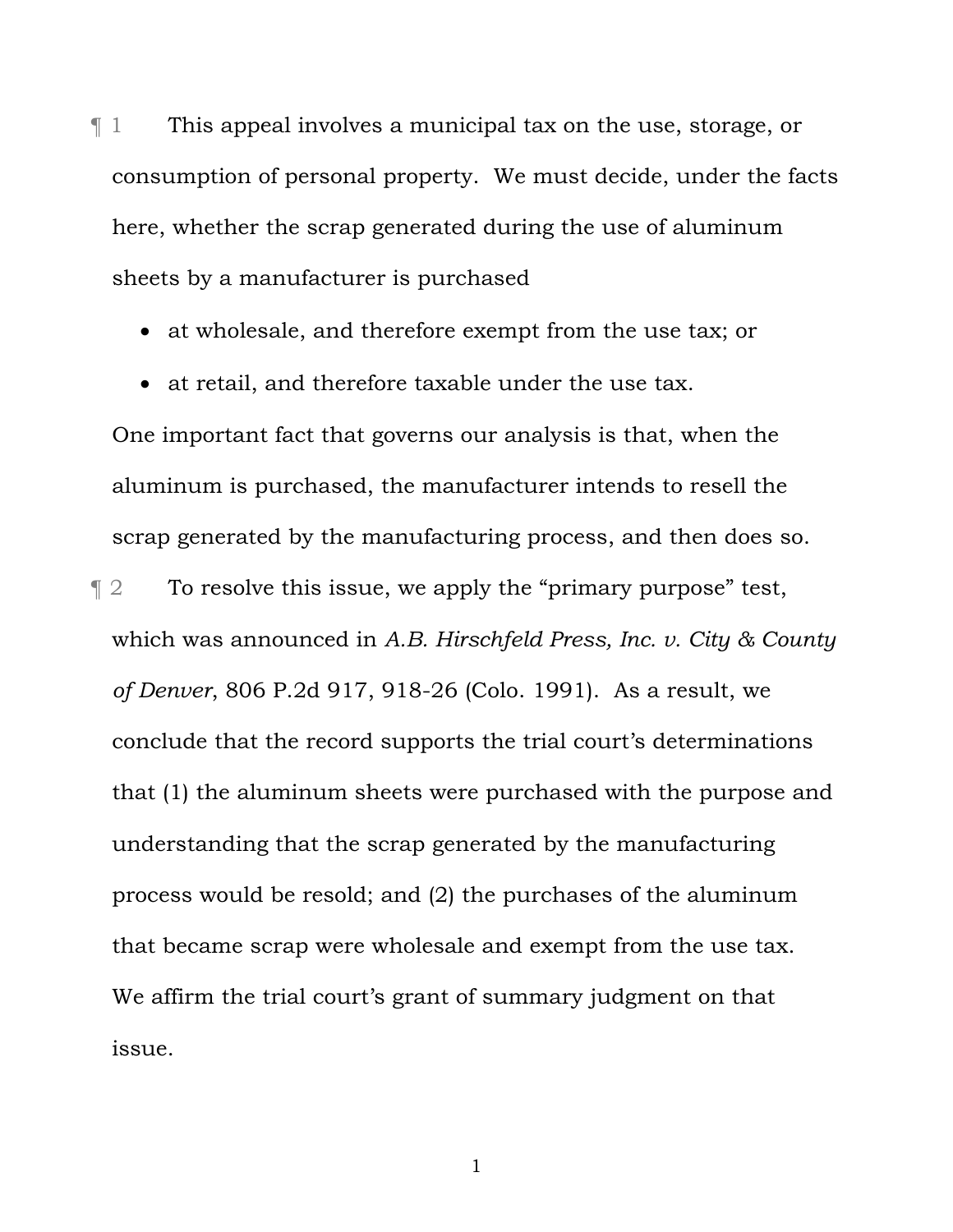¶ 3 We are also called upon to decide whether a district court has authority to toll the accruing of post-judgment interest when a judgment debtor satisfies a judgment by depositing funds in the court's registry after it has filed a notice of appeal. To decide this issue, we first conclude that the trial court had jurisdiction to accept the deposit of funds into the court's registry from the judgment debtor. Then, we further conclude that the trial court's decision to toll the accruing of post-judgment interest once the money was deposited in the registry (1) was not prohibited by the language of the post-judgment interest statute; and (2) was consistent with the purposes of that statute.

¶ 4 As a result of these conclusions, we affirm the trial court's decisions

- to grant summary judgment in favor of the manufacturer, plaintiffs, Coors Brewing Company, Rocky Mountain Metal Container, LLC, and MillerCoors, LLC; and
- to toll the accruing of post-judgment interest on money that the judgment debtor, defendant, the City of Golden, deposited in the registry of the court after the trial court entered summary judgment in favor of the manufacturer.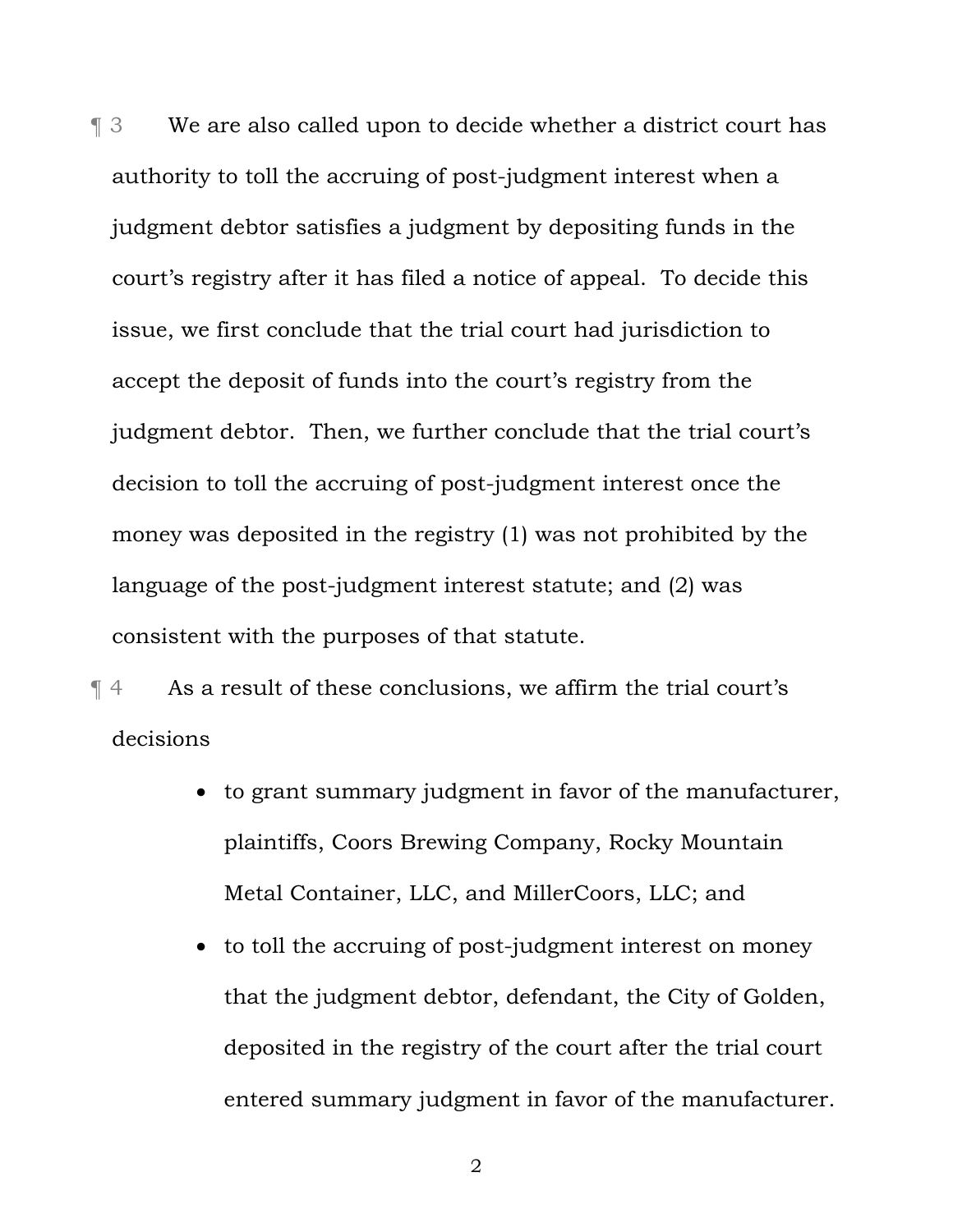#### I. Background

¶ 5 The manufacturer owns and operates a factory in the City of Golden that makes the ends and tabs of beer cans. To make these ends and tabs, the manufacturer purchases rolled sheets of aluminum in large coils. In a method analogous to a baker using a cookie-cutter, a machine punches the ends and tabs out of the sheets. But, like a baker using a cookie-cutter, not all of the aluminum is used in this process. Approximately twenty percent of the aluminum is scrap because it remains on the sheet after the ends and tabs are punched out.

¶ 6 The manufacturer then follows a process to collect this scrap for resale. First, the sheets are cut into smaller pieces. Then, large vacuums collect these pieces. They are delivered to machines that compress them into square, forty-pound briquettes. These briquettes are then stacked together and sold to aluminum companies.

 $\P$  7 The city issued a use tax assessment for the scrap, asserting that the scrap that was resold was "used" by the manufacturer in its manufacturing process. The city did not assess tax on the parts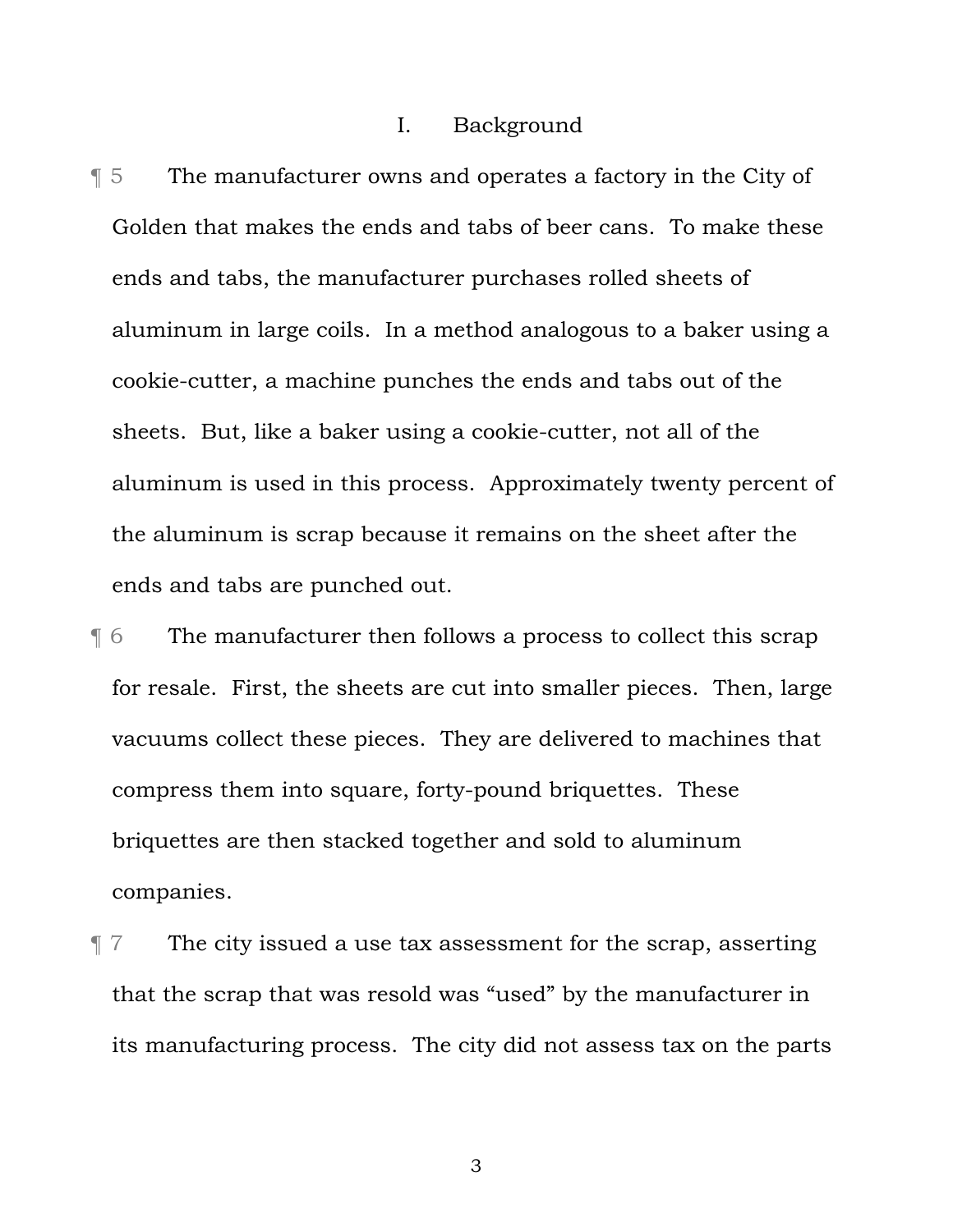of the aluminum sheets that were incorporated into the ends and tabs.

- ¶ 8 The assessment covered the period between 1999 and 2008, and the city claimed that it was owed roughly \$5 million. The manufacturer objected, and the city held an informal hearing. After this hearing, the city's finance director upheld the assessment and ordered the manufacturer to pay about \$5.3 million, an amount that included interest.
- ¶ 9 In order to stop interest from accruing, the manufacturer paid the city the full amount under protest. *See* § 39-21-105(4)(b), C.R.S. 2012. The manufacturer also filed an action in the district court challenging the assessment and requesting a trial de novo. § 39-21-105(2)(b), C.R.S. 2012.
- ¶ 10 The city and the manufacturer agreed that there were no issues of material fact, and they both filed motions for summary judgment. The trial court concluded that the manufacturer's primary purpose in purchasing the parts of the aluminum sheets that became scrap in the course of the manufacturing process was to resell them. Therefore, the trial court held that the purchases of the parts of the aluminum sheets that became scrap were wholesale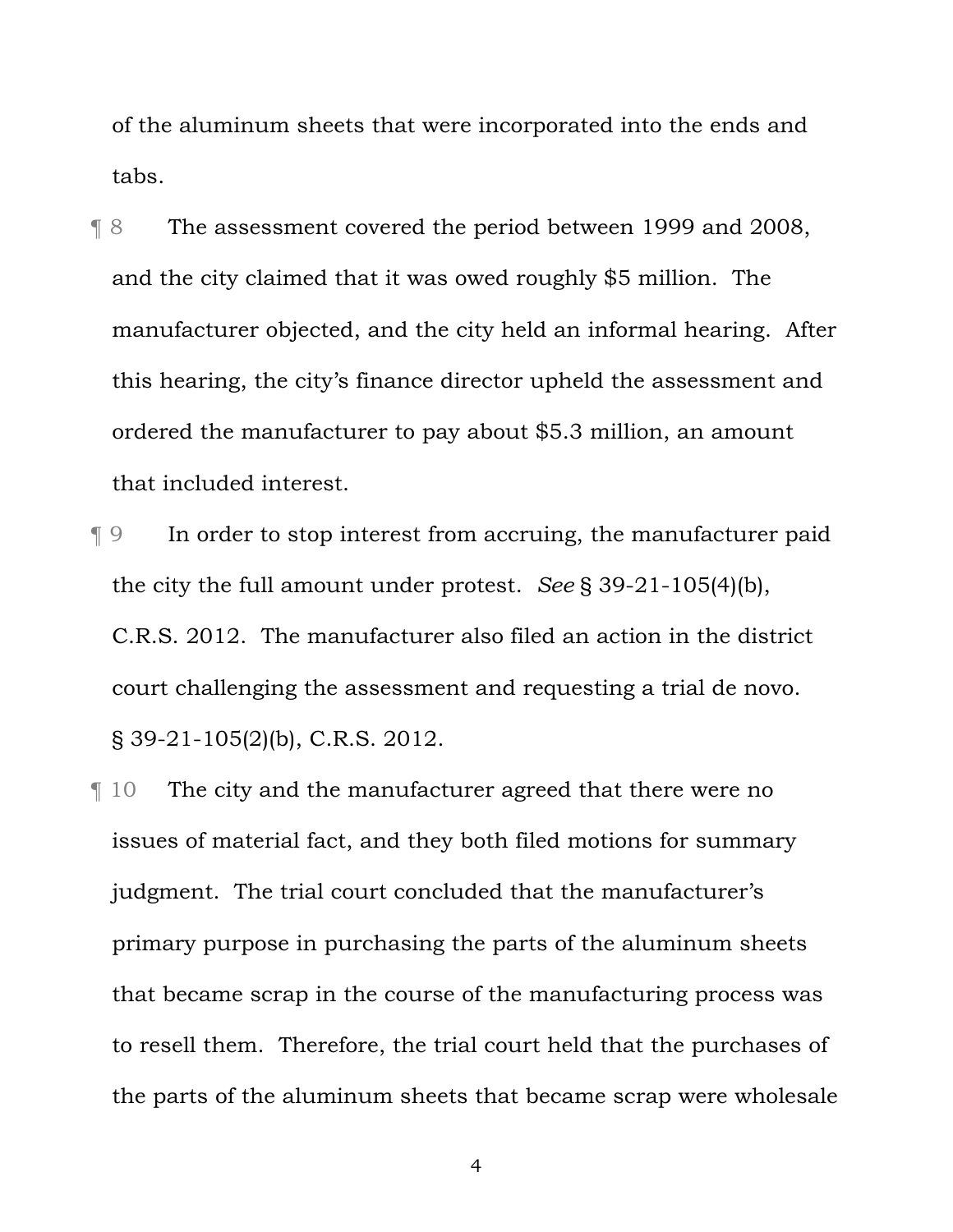and exempt from the use tax. The court then entered judgment in favor of the manufacturer, and ordered the city to repay the manufacturer the amount that it had assessed under the use tax on the scrap, plus six percent interest.

- $\llbracket$  11 It was the city's turn to seek to avoid interest from accruing. Clearly reserving its right to appeal the trial court's summary judgment order, the city tendered a check for over \$5.5 million to the manufacturer. This amount consisted of the judgment and all interest that had accrued up to that point.
- $\parallel$  12 The manufacturer refused to accept the city's check. The city then filed a motion that (1) requested the trial court's permission, under C.R.C.P. 67(a), to deposit the entire amount of the check in the registry of the court; and (2) asked the court to toll the accruing of the post-judgment six percent interest. The trial court granted both parts of this motion. It is our understanding that this money remains in the court's registry, and that the manufacturer may withdraw it at any time.
- ¶ 13 Both parties filed notices of appeal. The city appealed, arguing that the trial court should not have granted summary judgment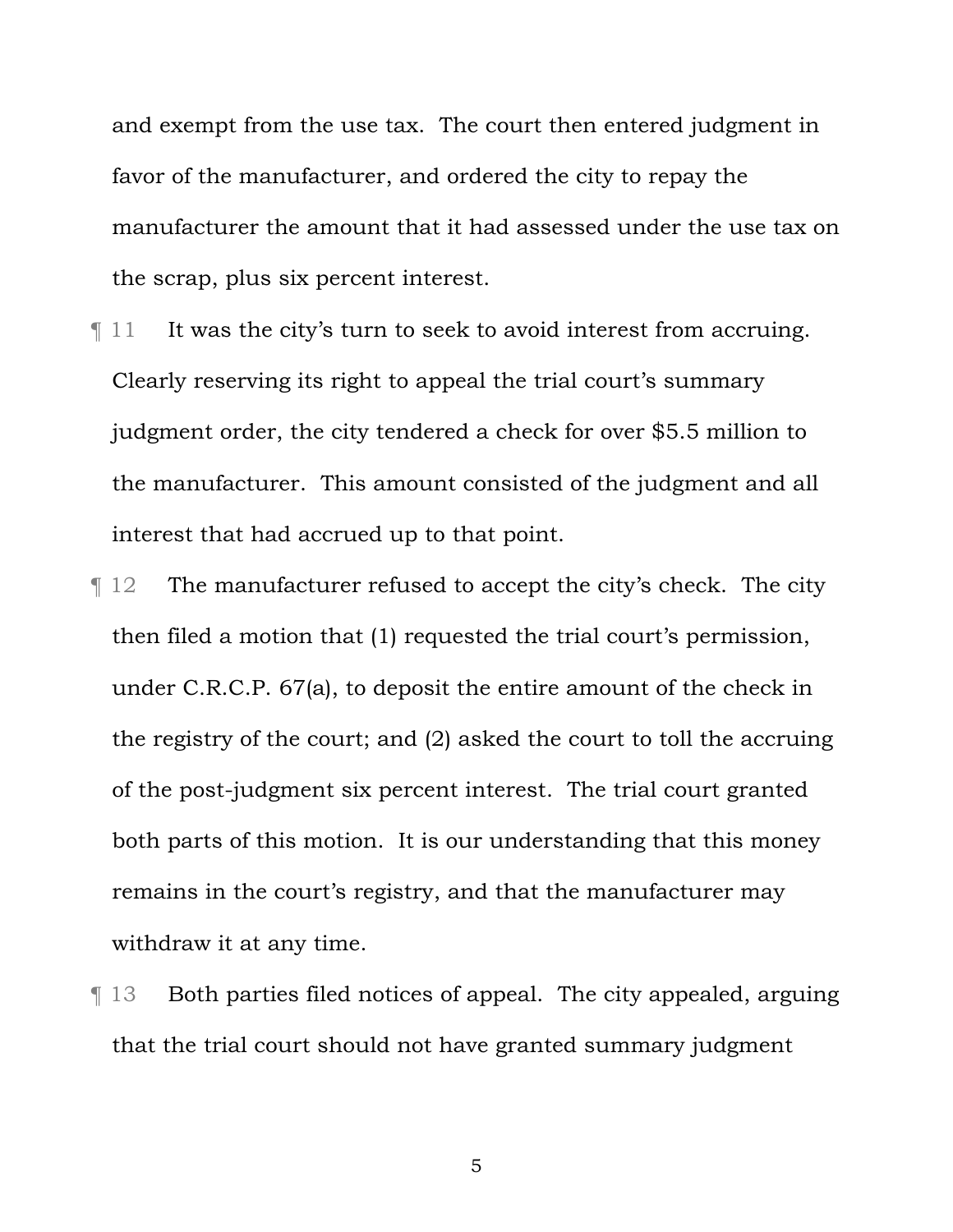because the manufacturer "used" the scrap. Therefore, the city argued, the scrap should be subject to the use tax.

¶ 14 The manufacturer initially filed an appeal that contended that the trial court had chosen the wrong interest rate for the judgment. It then added a cross-appeal after the court granted the city's C.R.C.P. 67(a) motion. The manufacturer has abandoned the first issue, and it now alleges only that (1) the decision to grant the C.R.C.P. 67(a) motion is void; and (2) the trial court erred when it ordered that the city's deposit of the check in the registry of the court tolled post-judgment interest from accruing on the judgment.

¶ 15 We begin by recognizing that the use tax does not apply to the parts of the aluminum sheets that are incorporated into the ends and tabs for beer cans. This incorporated aluminum falls under an exemption to the use tax – the "processing clause" – that is not at issue here. The only issue we are called upon to decide is whether the use tax applies to the scrap.

II. The Scrap Aluminum Purchases Are Wholesale and Not Taxable

## A. Standard of Review

¶ 16 We review de novo both a district court's grant of summary judgment and its interpretation of a municipal code. *City of Golden*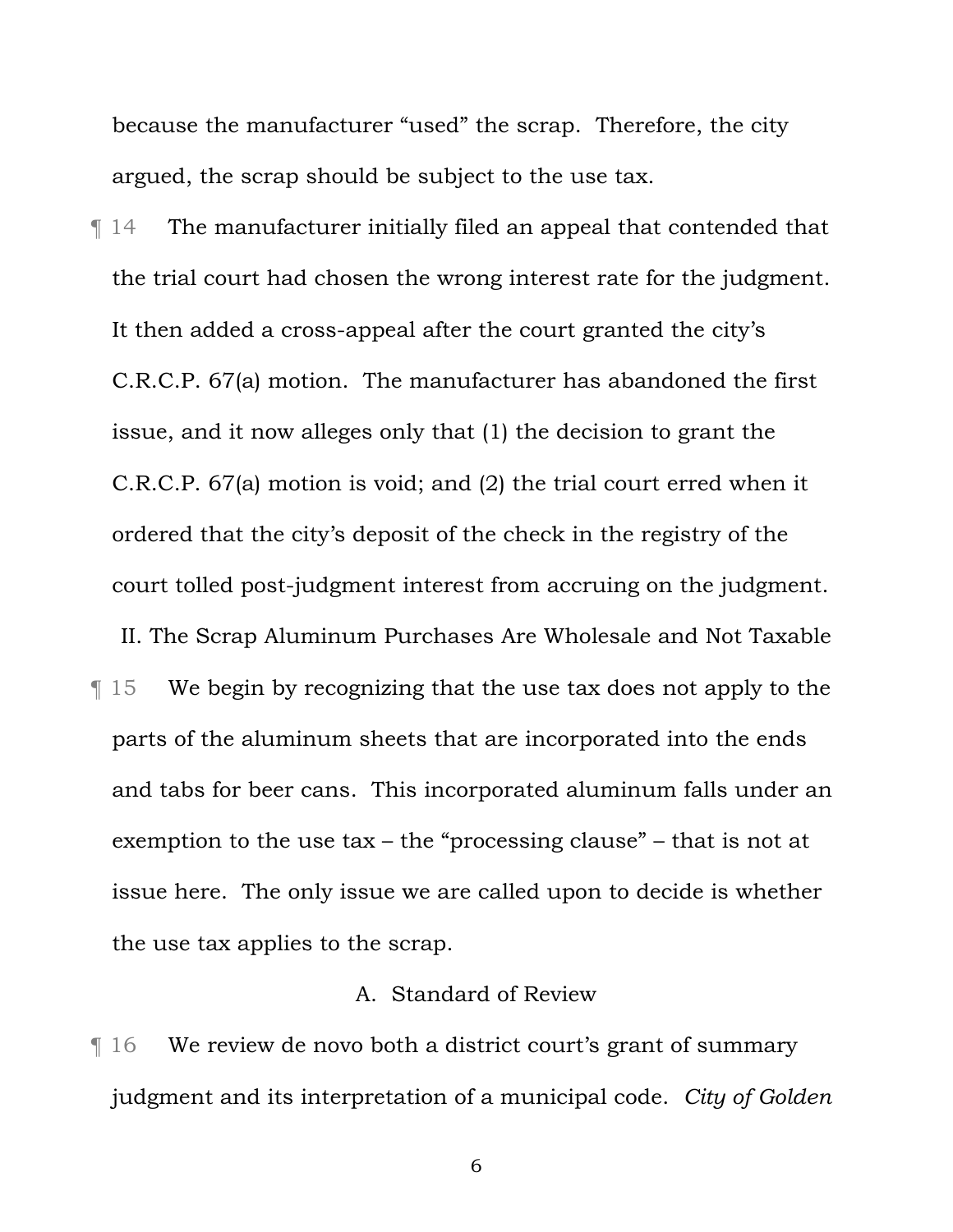*v. Aramark Educational Services, LLC*, 2013 COA 45, ¶ 10 (citing *Ball Aerospace & Techs. Corp. v. City of Boulder*, 2012 COA 153, ¶ 8)).

- ¶ 17 Summary judgment is appropriate only if there is no genuine issue of material fact and the moving party is entitled to judgment as a matter of law. *Ball Aerospace*, ¶ 8. Here, the manufacturer and the city agreed in the trial court that there were no disputed issues of material fact.
- ¶ 18 Generally, when interpreting tax provisions including the municipal provision here – we resolve doubts in favor of the taxpayer. *Aramark*, ¶ 11 (citing *Noble Energy, Inc. v. Colo. Dep't of Revenue*, 232 P.3d 293, 296 (Colo. App. 2010)). "However, this presumption is reversed when the taxpayer claims a statutory exemption from taxation." *Id.* We presume that taxation is the rule, resolving any reasonable doubts against the exemption. *Id.* at ¶ 12 (citing *Catholic Health Initiatives Colo. v. City of Pueblo*, 207 P.3d 812, 818 (Colo. 2009)).

B. "Retail" and "Wholesale" Transactions

1. The Municipal Code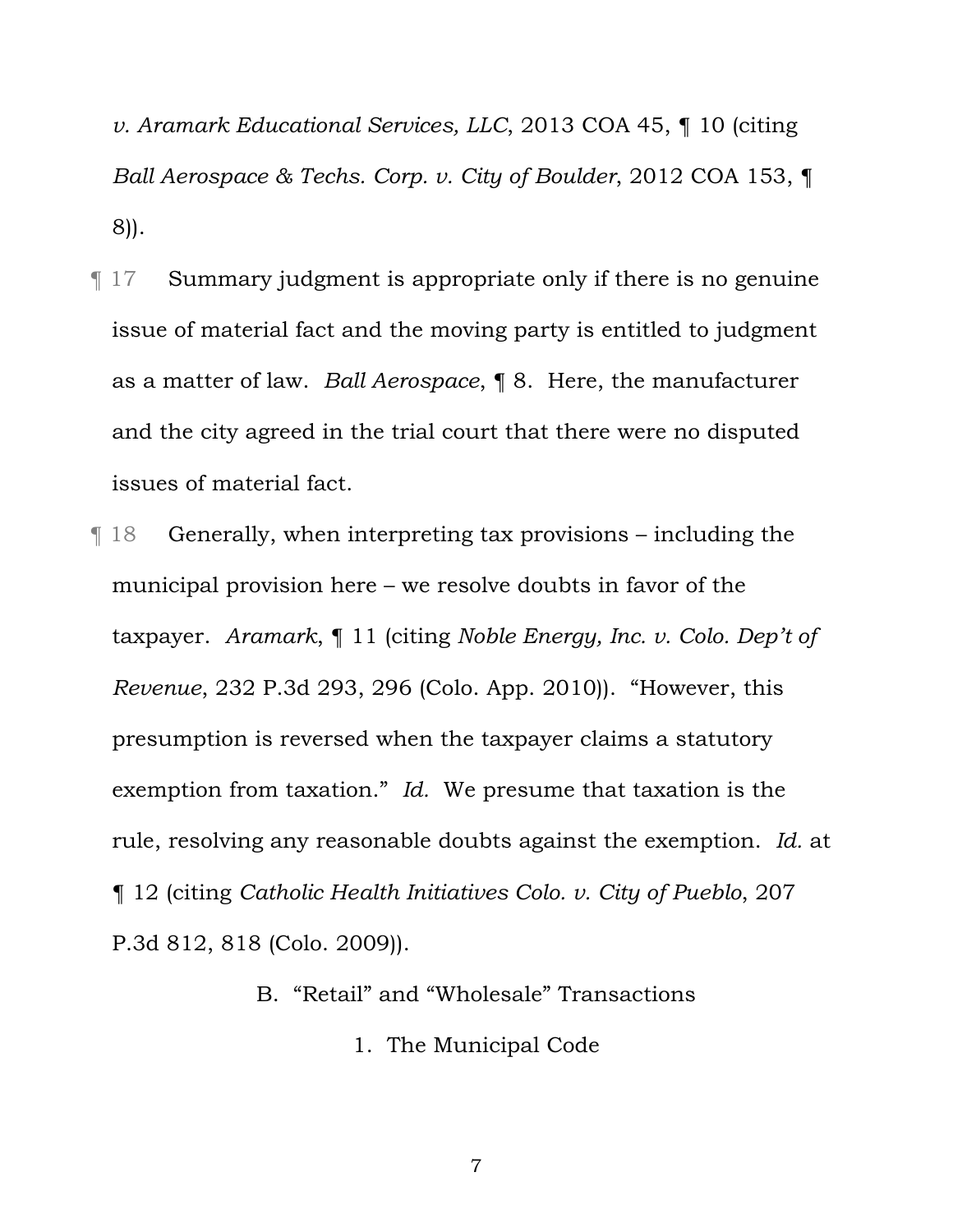¶ 19 As a general rule, the city's municipal code (GMC) levies a use tax on all purchases of tangible personal property for which the payment of the municipal sales tax is not required. GMC § 3.03.030(b)(1). However, the city exempts "all wholesale sales." GMC §§ 3.03.040(a)(13), 3.03.050(a)(1). The municipal code defines wholesale sales as

> [s]ales to licensed retailers, jobbers, dealers[,] or wholesalers for resale. Sales by wholesalers to consumers are not wholesale sales. Sales by wholesalers to non-licensed retailers are not wholesale sales.

GMC § 3.02.010.

¶ 20 The city's municipal code also exempts tangible personal property from the use tax when it is incorporated into a manufactured product. This exemption, which is called the

"processing clause," states:

Sales of tangible personal property to a person engaged in the business of manufacturing, compounding for sale, profit or use, any article, substance or commodity:

- (A) Which tangible personal property is actually and factually transformed by the process of manufacturing or compounding; and
- (B) Which tangible personal property becomes by the manufacturing or compounding process, a necessary and recognizable ingredient, component and constituent part of the finished product; and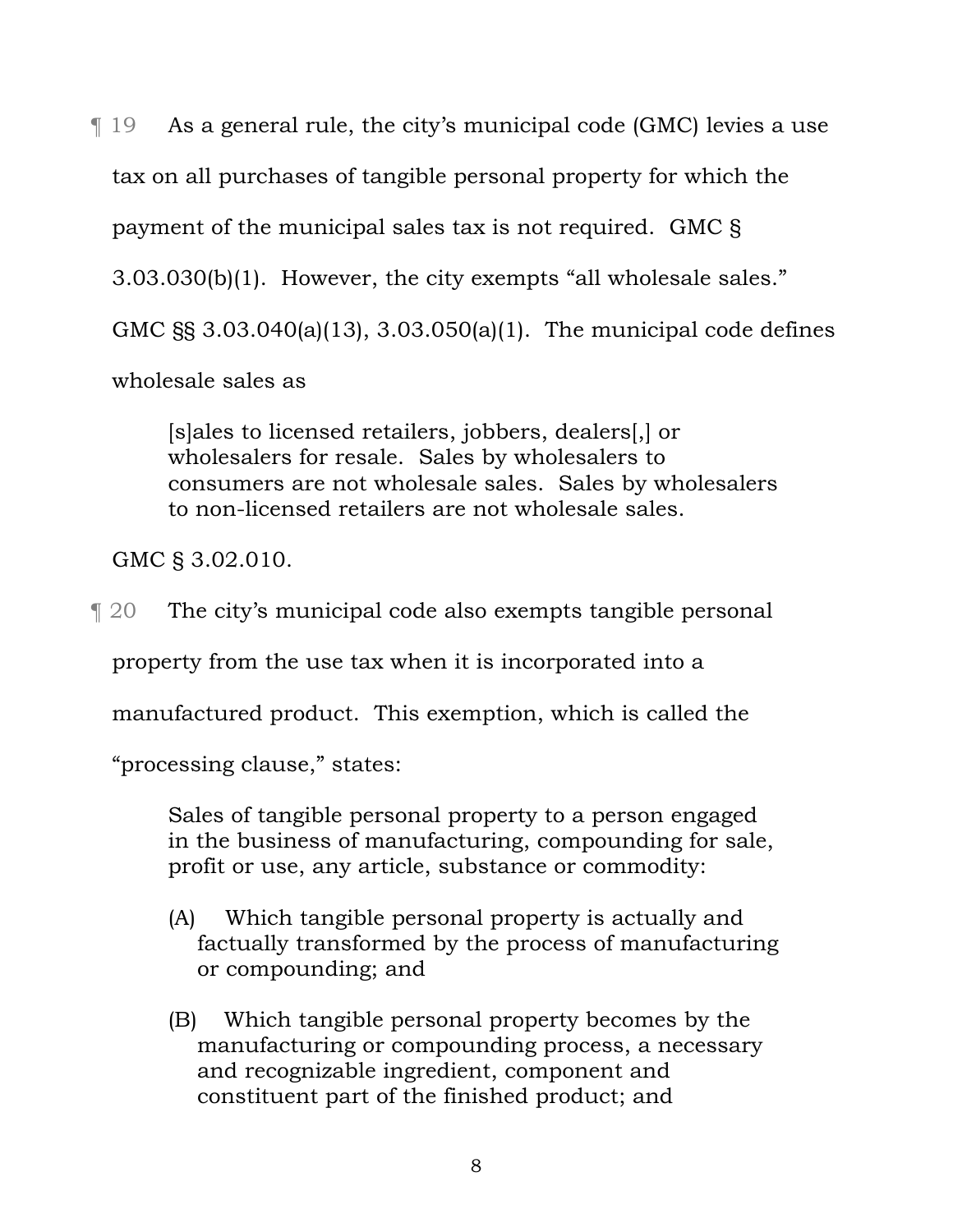(C) Whose physical presence in the finished product is essential to the use thereof in the hands of the ultimate consumer.

G.M.C. § 3.03.040(a)(14).

#### 2. The Primary Purpose Test

- ¶ 21 To determine whether a transaction is retail or wholesale, our supreme court has formulated the "primary purpose" test. *A.B. Hirschfeld*, 806 P.2d at 918-26. Applying use tax provisions in Denver's code that are nearly identical to the ones at issue here, the court in *A.B. Hirschfeld* stated that a wholesale purchase occurs "if the primary purpose of the transaction is the acquisition of the item for resale in an unaltered condition and basically unused by the purchaser." *Id.* at 921.
- ¶ 22 Although subjective intent is relevant, the primary purpose test is objective in nature. *Id*. The court must consider five factors in the course of this analysis.
	- 1. "[T]he actual conduct of a purchaser subsequent to a disputed purchase." *Id*.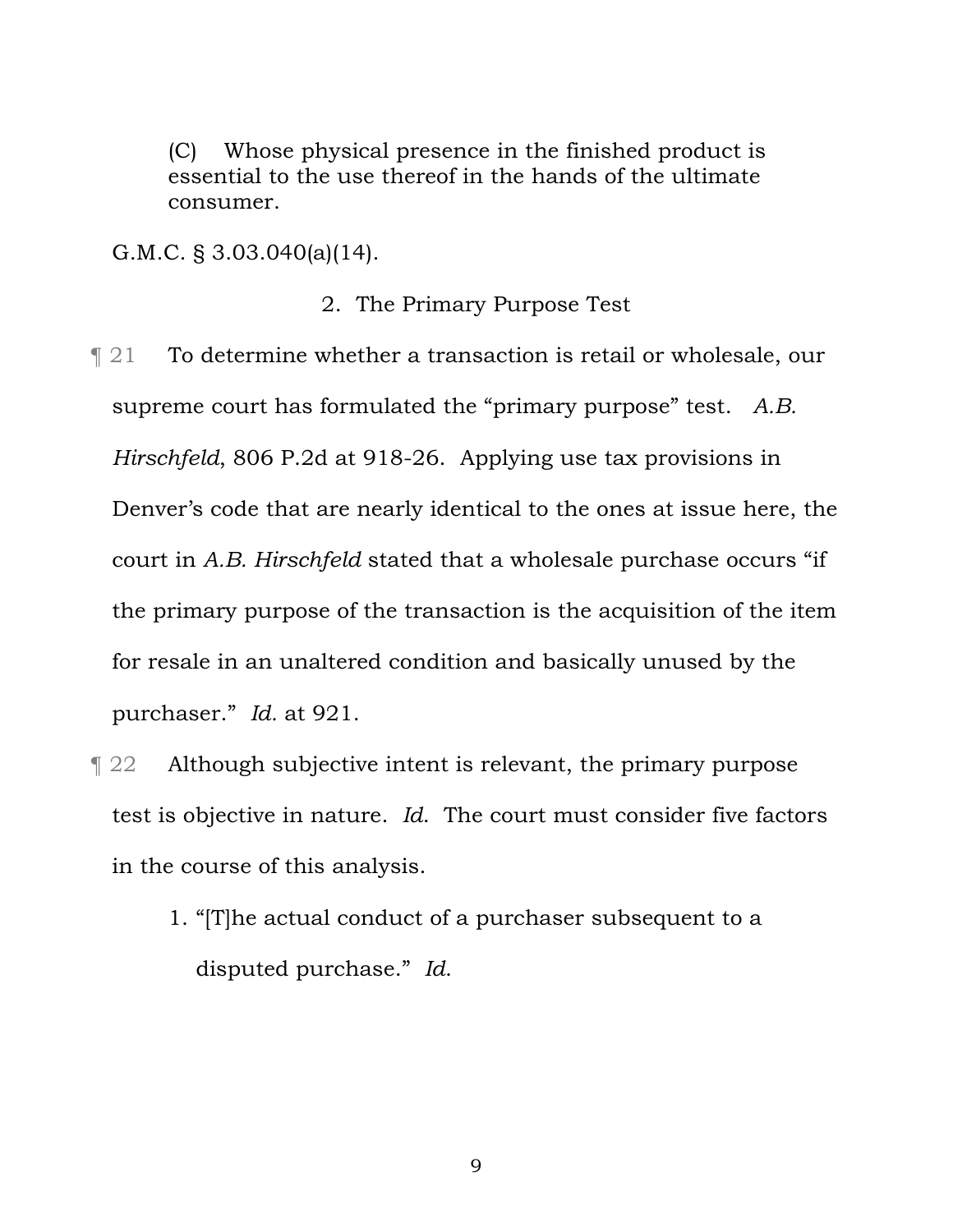- 2. "[T]he nature of the purchaser's contractual obligations, if any, to use, alter[,] or consume the property to produce goods or services." *Id*.
- 3. "[T]he degree to which the items in question are essential to the purchaser's performance of those obligations." *Id*.
- 4. "[T]he degree to which the purchaser controls the manner in which the items are used, altered[,] or consumed prior to their transfer to third parties." *Id*.
- 5. "[T]he degree to which the *form, character[,] or composition* of the items when transferred to third parties differ[] from the *form, character[,] or composition* of those items at the time they were initially purchased." *Id*. (emphasis supplied).

¶ 23 Finally, after considering these factors, if a court determines that a purchaser acquired the property "primarily for resale to another," then the use tax would not apply to the property "even if the purchaser were to make *minor* use of the item." *Id*. (emphasis supplied); *see also Reg'l Transp. Dist. v. Martin Marietta Corp*., 805 P.2d 1102, 1104 (Colo. 1991)(rejecting a test that would tax a reseller if it "use[d] the item in any fashion").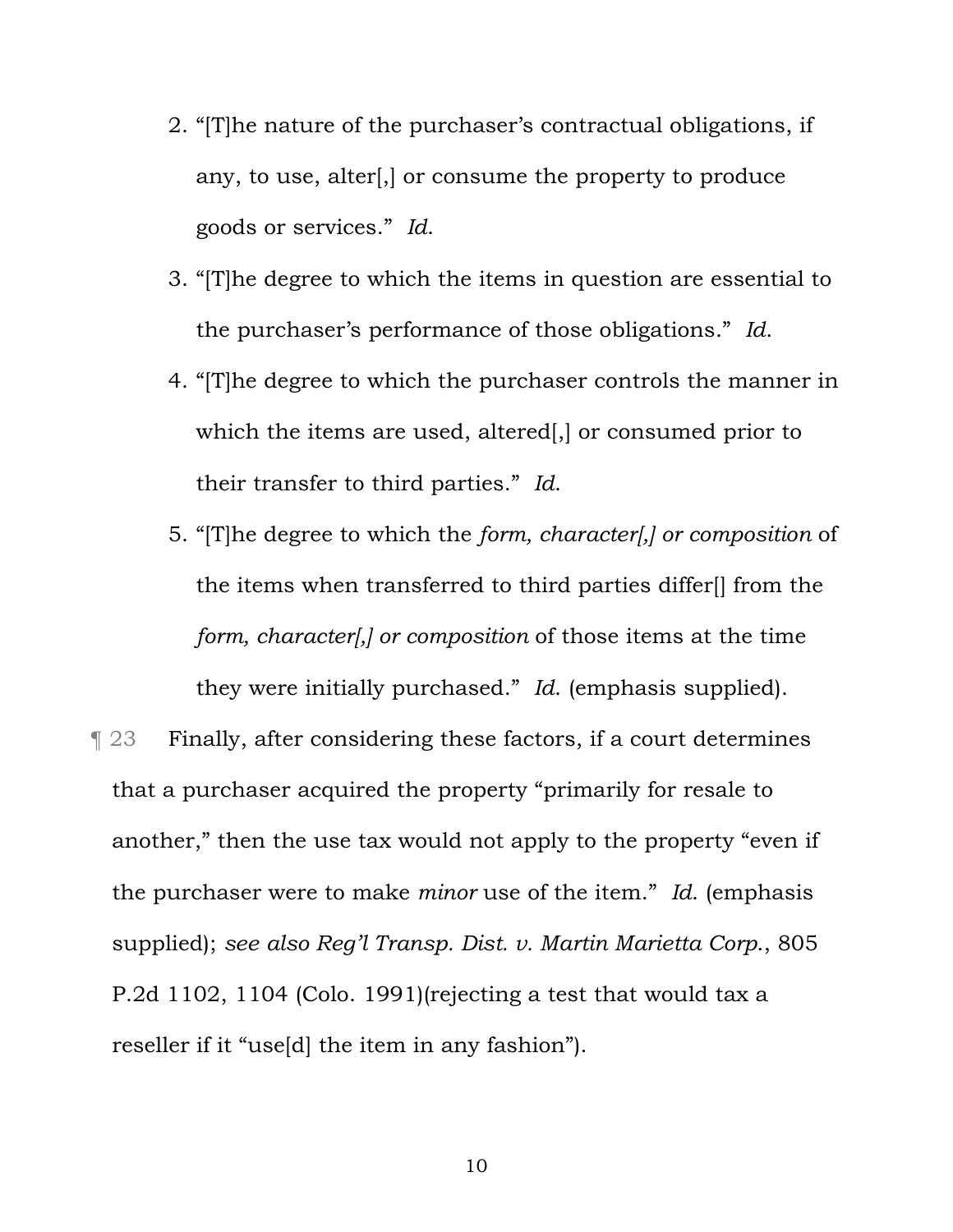¶ 24 Both *A.B. Hirschfeld* and *Martin Marietta* relied on two out-ofstate cases as examples of jurisdictions that employ the "primary purpose" test: *Kaiser Steel Corp. v. State Board of Equalization*, 24 Cal. 3d 188, 593 P.2d 864 (1979); and *Baltimore Foundry & Machine Corp. v. Comptroller of State*, 211 Md. 316, 127 A.2d 368 (1956). *See A.B. Hirschfeld*, 806 P.2d at 921; *Martin Marietta*, 805 P.2d at 1105.

- ¶ 25 Both of those cases include analysis that is relevant to our analysis here. In *Kaiser Steel*, the California Supreme Court recognized that the state board of equalization had apportioned its use tax "according to uses made of the materials purchased," "if the purchaser can establish what portion he is using for the exempt purpose and what portion for the nonexempt purpose," "even though the portions will be utilized at the same time." *Kaiser Steel*, 24 Cal. 3d at 196, 593 P.2d at 869.
- ¶ 26 The California Supreme Court cited several examples of this concept, including one in which the board of equalization apportioned taxes on the purchase of coke to be used in the steel industry "in terms of proportions utilized for the dual purposes of aid in manufacture and for resale." *Id.* at 197, 593 P.2d at 869.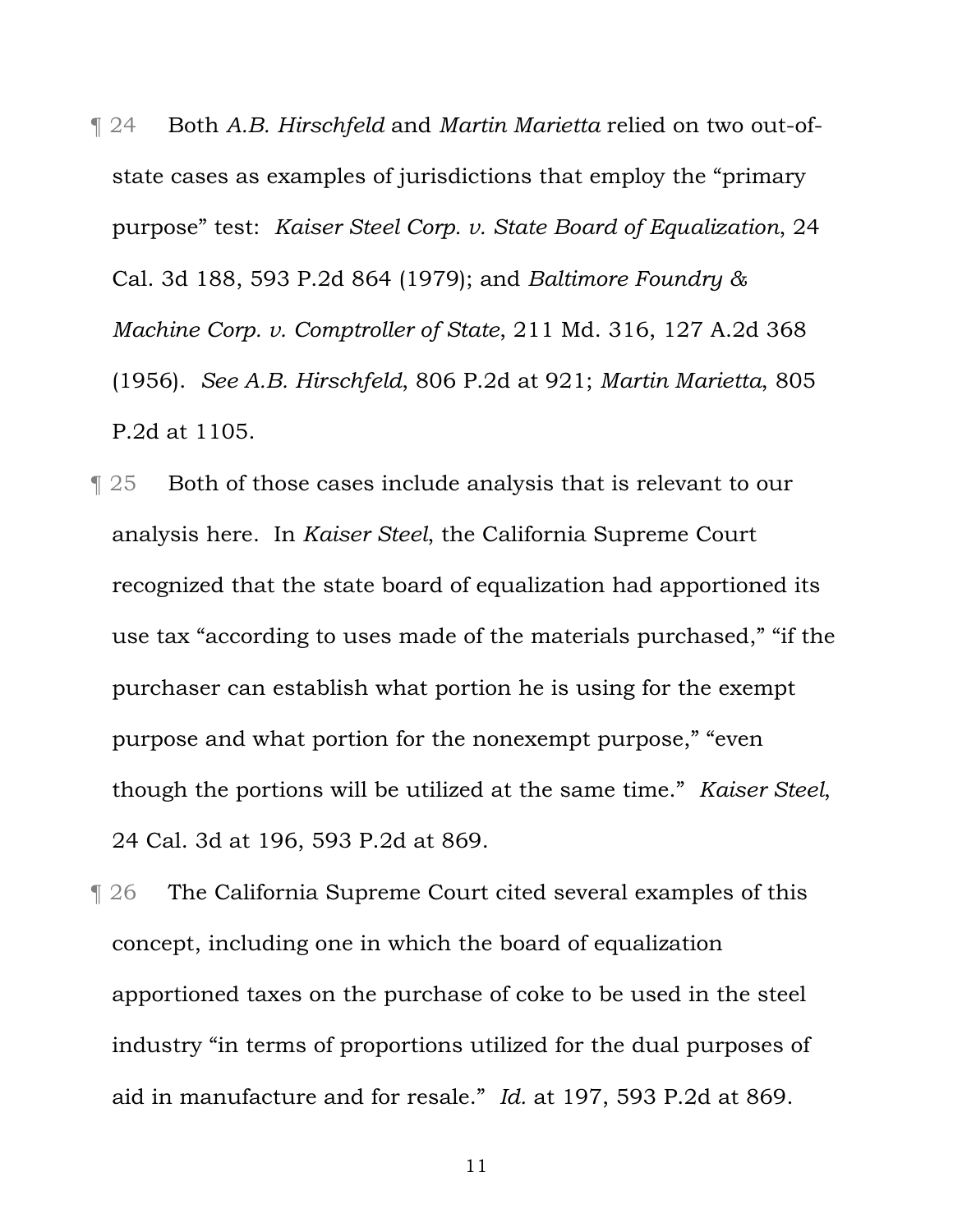¶ 27 However, the court also observed that "[a]pportionment has no place [when the purchaser] . . . did not have dual purposes for the quantities purchased." *Id*. As a result, the court held that, under the facts of that case, the purchaser did not have dual purposes for the materials that it had bought, and, therefore, it was not entitled to a tax exemption for the materials that it resold.

¶ 28 In *Baltimore Foundry*, a foundry bought wooden "patterns" from a supplier, and it used the patterns to make casts to shape hot metal. 211 Md. at 318, 127 A.2d at 368-69. At the completion of the project, the foundry either sold the patterns to the customer or stored the patterns to be used for that customer's future orders. *Id.* ¶ 29 The customer knew, at the beginning of the project, that, when the project was completed, it would buy the patterns or ask the foundry to store them. *Id.* at 318, 127 A.2d at 369. Thus, when the foundry ordered the patterns, it "had a definite purpose and commitment to resell them to its customers," "[b]ut it also had a purpose to use the patterns for the manufacture of the finished products." *Id.* at 320, 127 A.2d at 369. In other words, the foundry "had a joint or dual purpose in buying patterns, for resale at a profit and to enable it to make the [metal] castings which it [sold] at a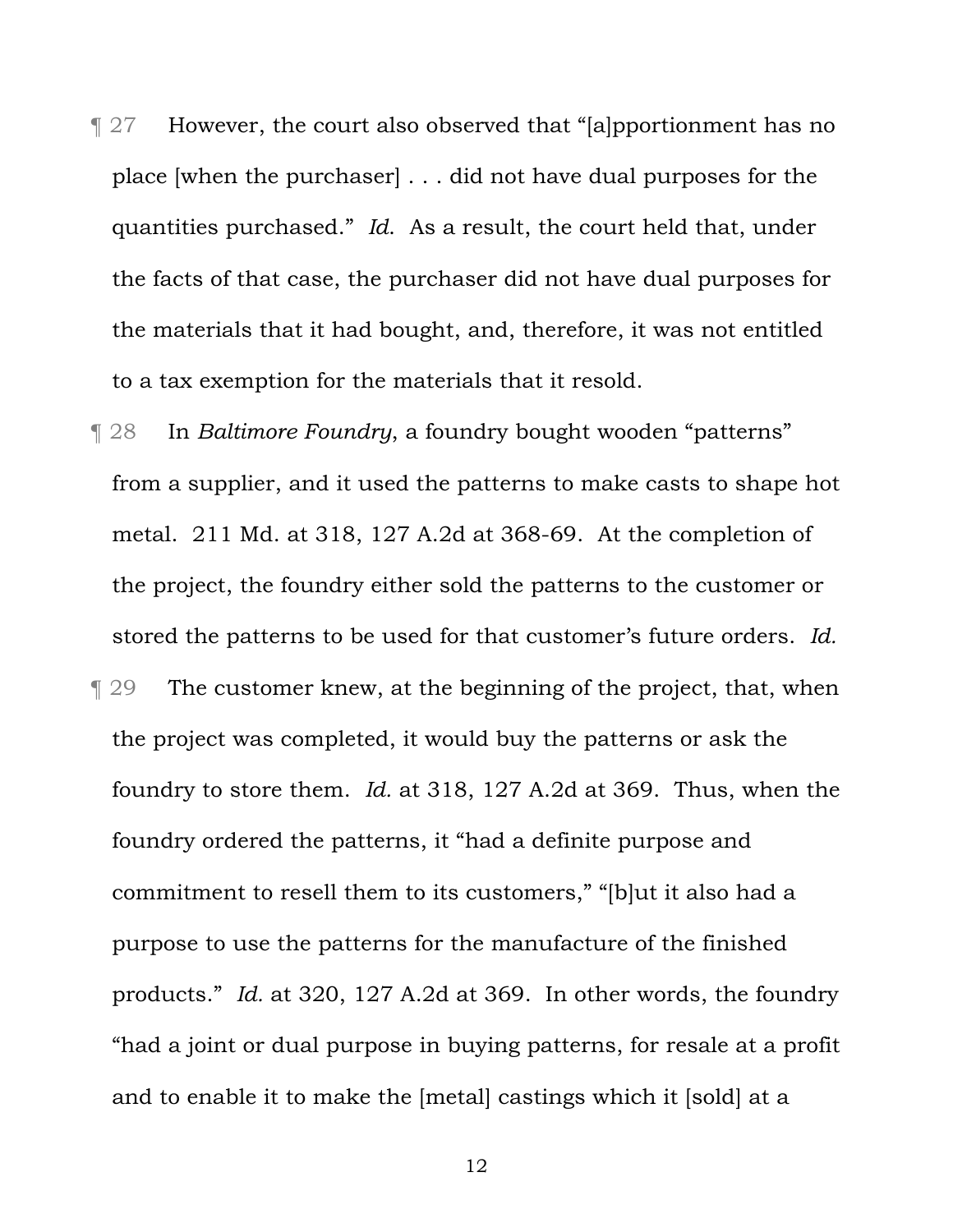profit." *Id*. at 319, 127 A.2d at 369. And, although the patterns were used in the production process, they were not incorporated into the metal casings, which were the finished product of the manufacturing process.

¶ 30 The Maryland Court of Appeals concluded that the foundry's purchases of the patterns were not retail sales under a Maryland statute because the patterns were purchased for resale.

> [T]he resales were profitable and real, and were in all cases contracted for prior to beginning . . . production. . . . The purpose to resell was manifested and a resale price quoted in every instance contemporaneous with the placing of the order for the patterns.

*Id.* at 322, 127 A.2d at 370-71.

## C. Discussion

¶ 31 Based on the record before us, and after applying the law that we have described above, we conclude that, at the time the aluminum sheets are purchased, the manufacturer (1) knows that the manufacturing process will create the scrap; (2) intends to resell the scrap; and, as a result, (3) its primary purpose in buying the parts of the aluminum that will become scrap is to resell it. In reaching these conclusions, we construe the wholesale exemption to the use tax narrowly, and we construe all reasonable doubts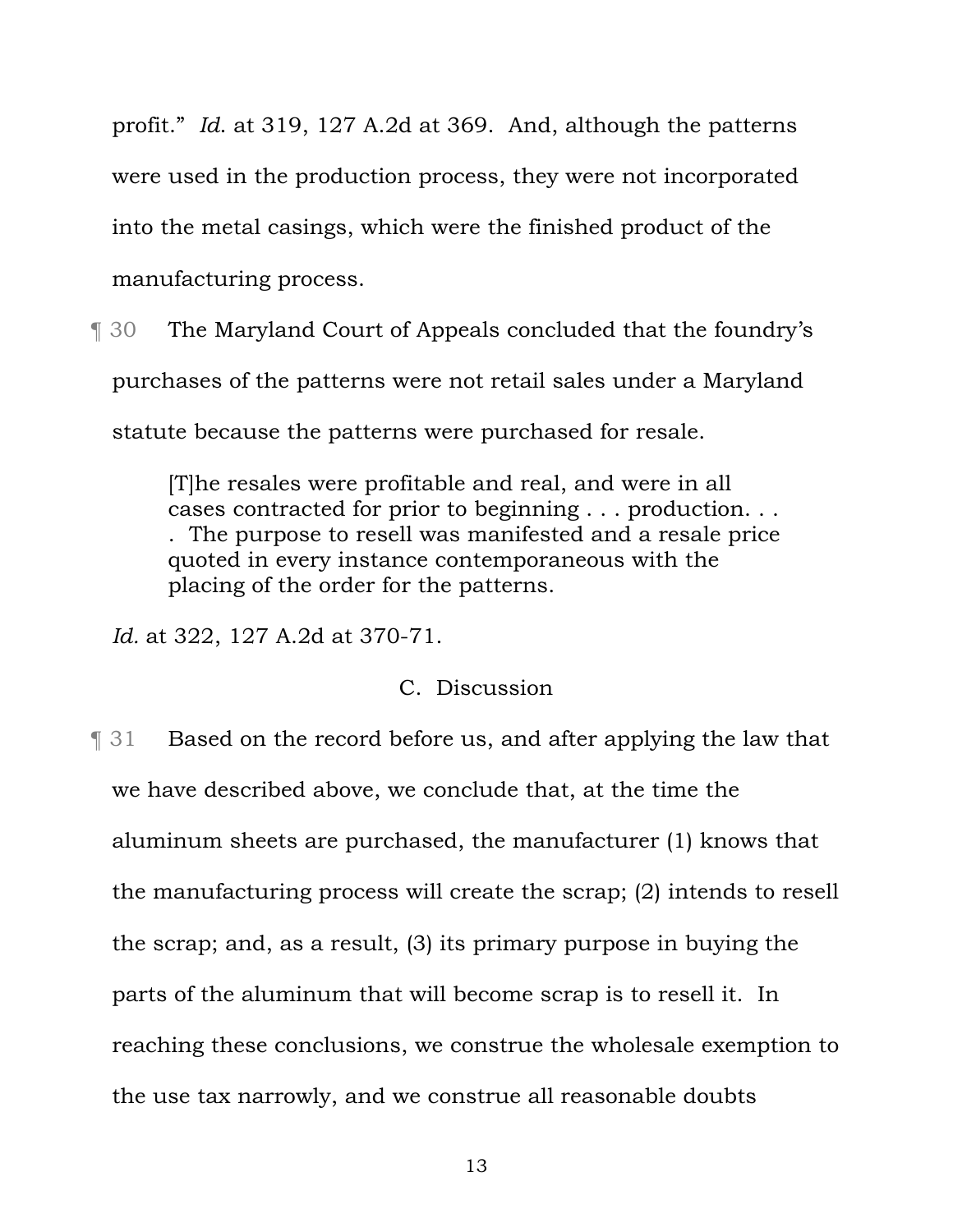against the manufacturer. *See Aramark*, ¶ 12. We support our conclusion with the following analysis.

#### 1. Colorado Case Law

¶ 32 As indicated above, the question we must answer to resolve this issue is "whether the primary purpose of the purchase was the acquisition of the item for resale in an unaltered condition and basically unused by the purchaser." *Conoco, Inc. v. Tinklenberg*, 121 P.3d 893, 896 (Colo. App. 2005). To assist us in answering this question, we look to Colorado appellate decisions that have, in analogous circumstances, analyzed a company's use of tangible personal property. From those cases, we distill several helpful analytical concepts.

¶ 33 *First*, "the terms 'wholesale' and 'retail' do not in the use tax context bear exactly the same meaning as they do when used in their normal commercial context." *Int'l Bus. Machs. Corp. v. Charnes*, 198 Colo. 374, 378, 601 P.2d 622, 625 (1979)(*IBM*)(citing *Carpenter v. Carman Distrib. Co*., 111 Colo. 566, 575, 144 P.2d 770, 774 (1943)). Rather, our supreme court has held that, when analyzing these two words in a state use tax statute that is similar to the one we discuss here, "[i]t seems certain from [the use of these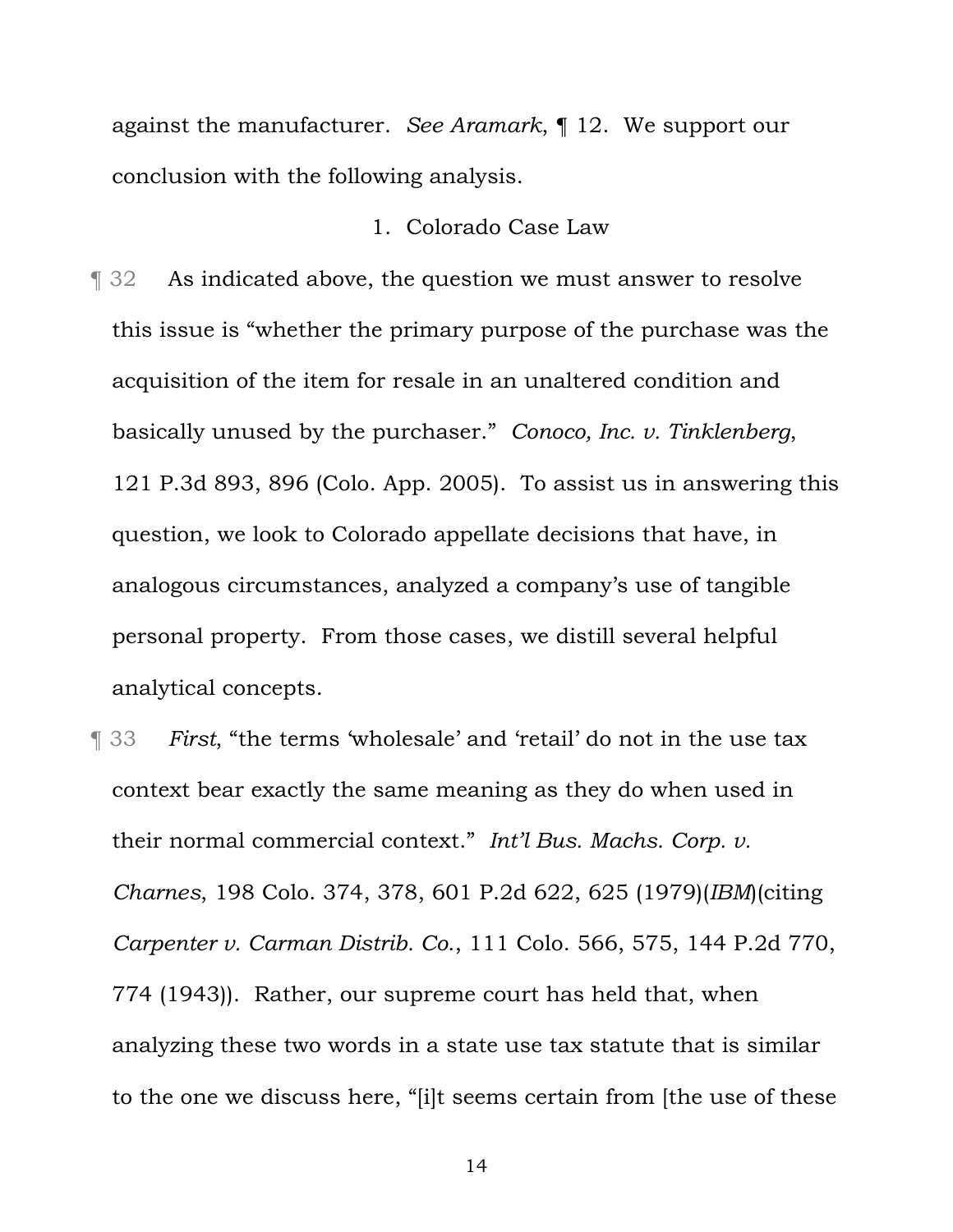words] that the statute was fundamentally intended to impose a tax upon that *which is consumed and used* and exempts only that which is sold for resale." *Bedford v. Colorado Fuel & Iron Corp.*, 102 Colo. 538, 543, 81 P.2d 752, 754-55 (1938).

- ¶ 34 *Second*, "[t]he use to which the purchaser puts the property will often define the true nature of a particular transaction." *Martin Marietta*, 805 P.2d at 1105.
- ¶ 35 *Third*, in the context of analyzing exemptions from the use tax under a processing clause, items or materials that are incorporated into a company's product and then sold to a consumer are not purchased for resale. One factor to consider when deciding whether materials are consumed and used in the manufacturing process is whether they "become a constituent part [of the manufactured product] wholly or partially, by either chemical or mechanical means." *Bedford*, 102 Colo. at 549, 81 P.2d at 757. In evaluating this factor, we recognize "the distinction between the process itself and the intervening agencies used in applying the process to the finished product." *Id*. In the course of processing, "to be tax exempt [from use tax under a processing clause] tangible personal property must actually and factually enter into the subject matter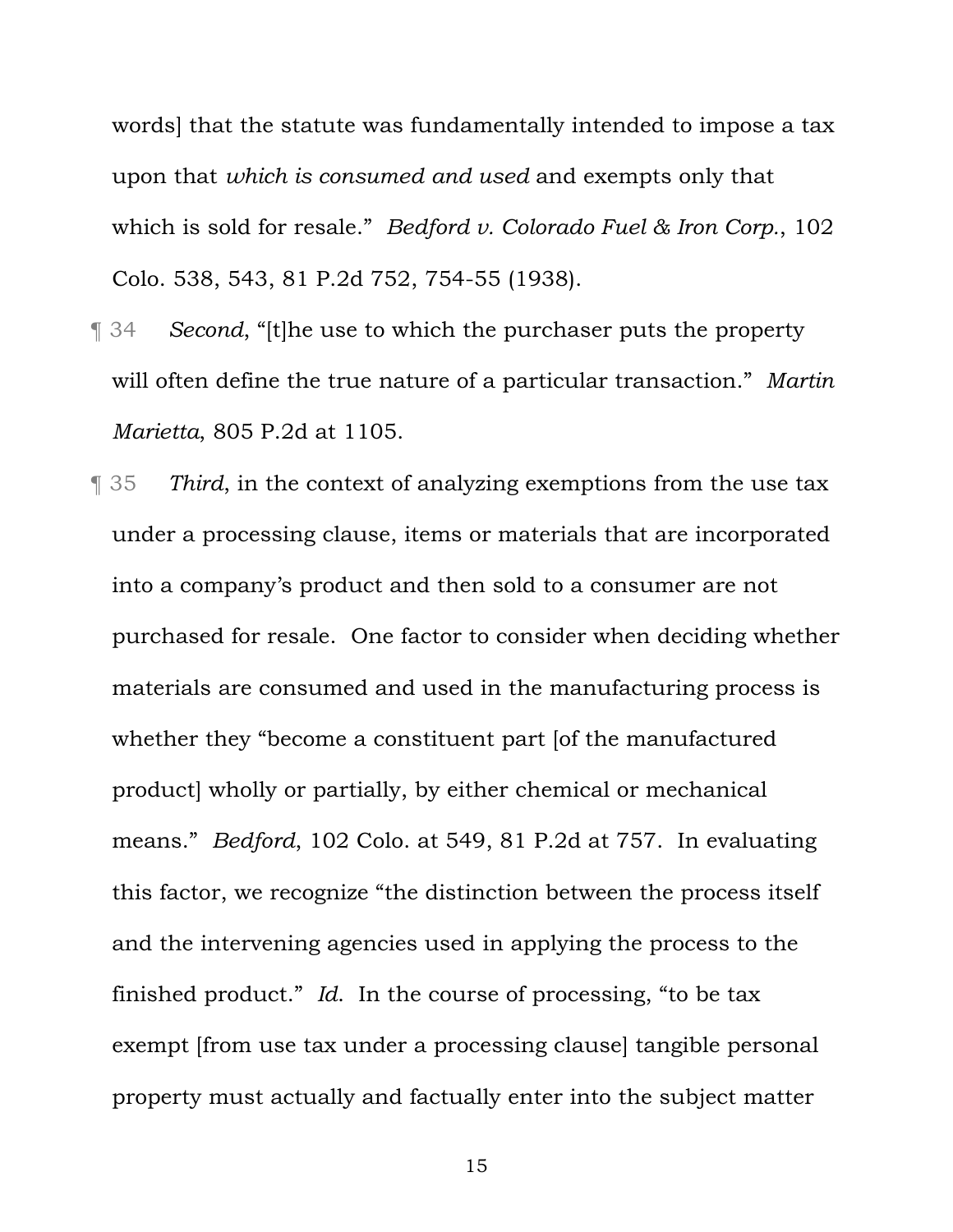transformed in the process, as in manufacturing proper it is required to become a constituent of the product." *Id*. at 550, 81 P.2d at 757; *see also C.F. & I. Steel Corp. v. Charnes*, 637 P.2d 324, 328 (Colo. 1981)("in order to be exempt [from use tax] . . . tangible personal property purchased by a manufacturer must become a constituent part of the finished product, wholly or partially, by either chemical or mechanical means").

- ¶ 36 Other cases provide examples of this concept. For example, in *Craftsman Painters & Decorators v. Carpenter*, 111 Colo. 1, 5-6, 137 P.2d 414, 416 (1942), the court held that contractors who bought items such as paint, wire, and lighting fixtures, which they entirely incorporated into structures that were sold to owners, did not buy those items for resale.
- ¶ 37 In *A.B. Hirschfeld*, the "pre-press" materials in question including film, negatives, photographs, and transparencies – were "usable only for a particular order"; became the customer's property when the final product was delivered to the customer; or were retained by the company "to print reruns of a final product." *A.B. Hirschfeld*, 806 P.2d at 919. As a result, the company in *A.B. Hirschfeld* "substantially used and often altered the pre-press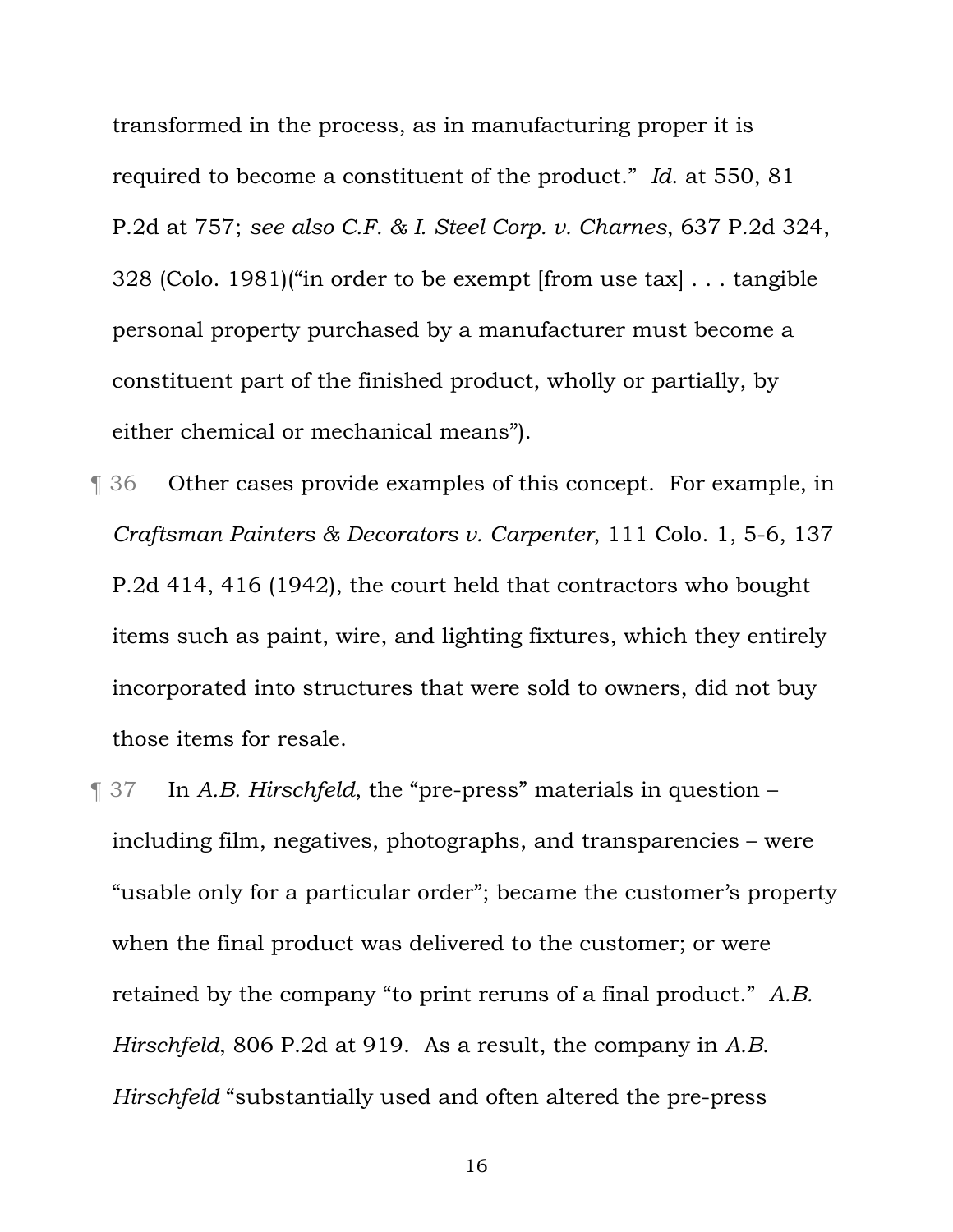materials in performing its contractual obligations to its customers." *Id*. at 924.

- ¶ 38 And in *Singleton Sheet Metal Works, Inc. v. Martin*, 680 P.2d 1288, 1290 (Colo. App. 1983), raw materials that were used to manufacture products were exempt from taxation under a municipal use tax because they were processed and "became a constituent part of the manufactured product by mechanical means."
- ¶ 39 *Fourth*, if a purchaser permanently diverts materials or items to its own use, the purchase of the materials or items is subject to use tax because it is a retail purchase. For example, in *IBM*, a company that manufactured and sold business equipment permanently diverted some materials and component parts to its own use.

[A]lthough IBM's original purchases of parts and materials appeared to be wholesale, and thus exempt from sales tax at the time of purchase, the wholesale transactions were transformed into retail ones upon the company's ultimate election *to dispose of the items purchased by using or consuming them in its own business operations rather than reselling them*.

*IBM*, 198 Colo. at 378, 601 P.2d at 625 (emphasis supplied); *see also Western Paving Constr. Co. v. Beer*, 917 P.2d 344, 348 (Colo.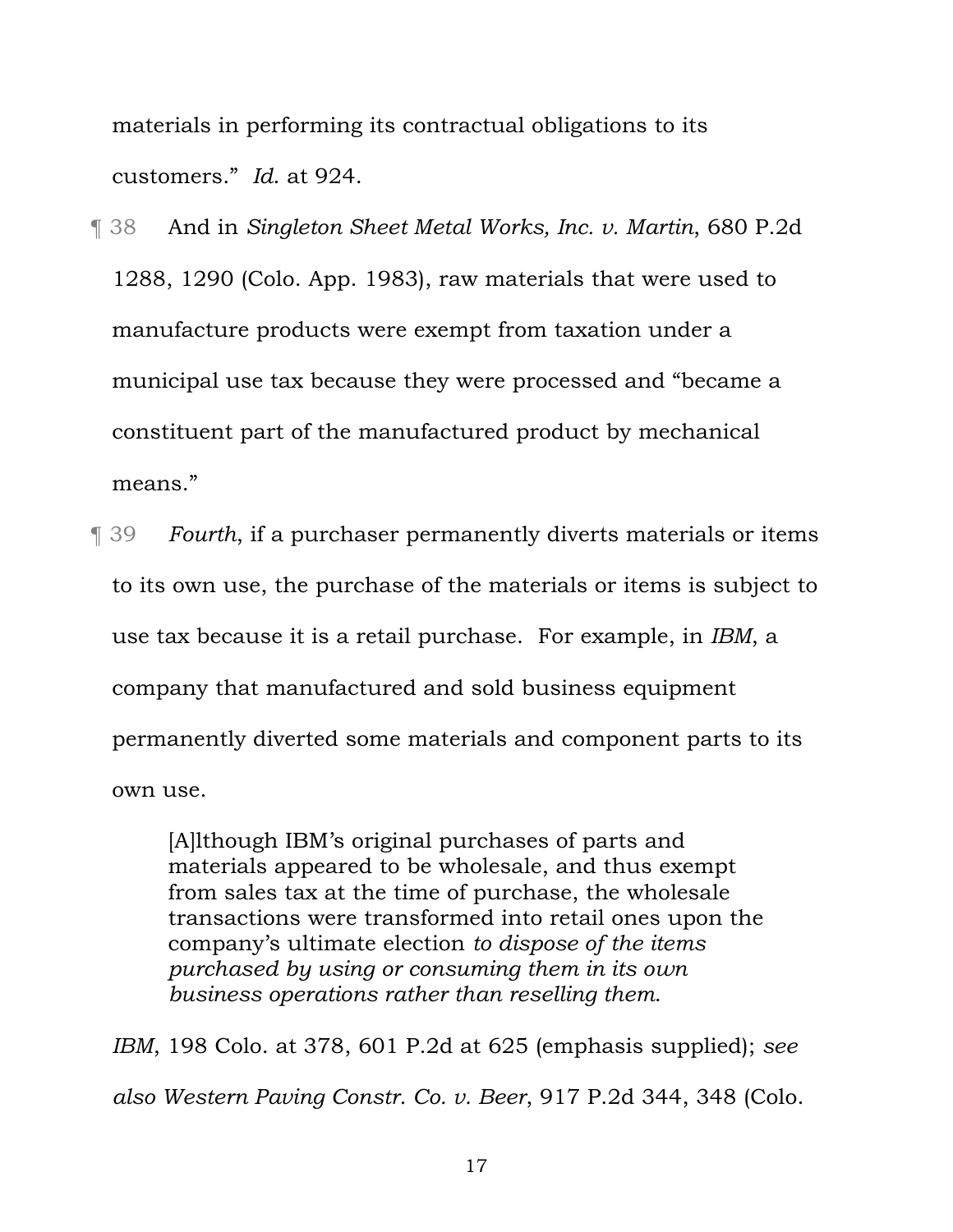App. 1996)("When a manufacturer of tangible personal property uses or consumes items of tangible personal property manufactured by it that it also sells or installs for a price in the ordinary course of its business at retail, a taxable event has occurred within the ambit of [Denver's use tax].").

- ¶ 40 And, in *Conoco*, 121 P.3d at 896, a refinery purchased crude oil that it processed into various petroleum products, including motor fuels and asphalt. *Id*. at 895. One of the byproducts was waste gas, which was not marketable and which could have been flared off. *Id.* The refinery instead combined the waste gas with natural gas that it purchased, and it used the combination to heat its refining process and administrative offices. *Id.* The division in *Conoco* concluded that the "intentional, purposeful use *and the failure to resell* the waste gas . . . transform[ed] the waste gas portion of the crude oil wholesale sale into a retail sale." *Id.* at 897 (emphasis supplied).
- ¶ 41 *Fifth*, a company's *temporary* diversion of raw materials from the production stream, before returning them to the product that the company makes, is not treated the same as a company's permanent diversion of materials or items to its own use. In *C.F. &*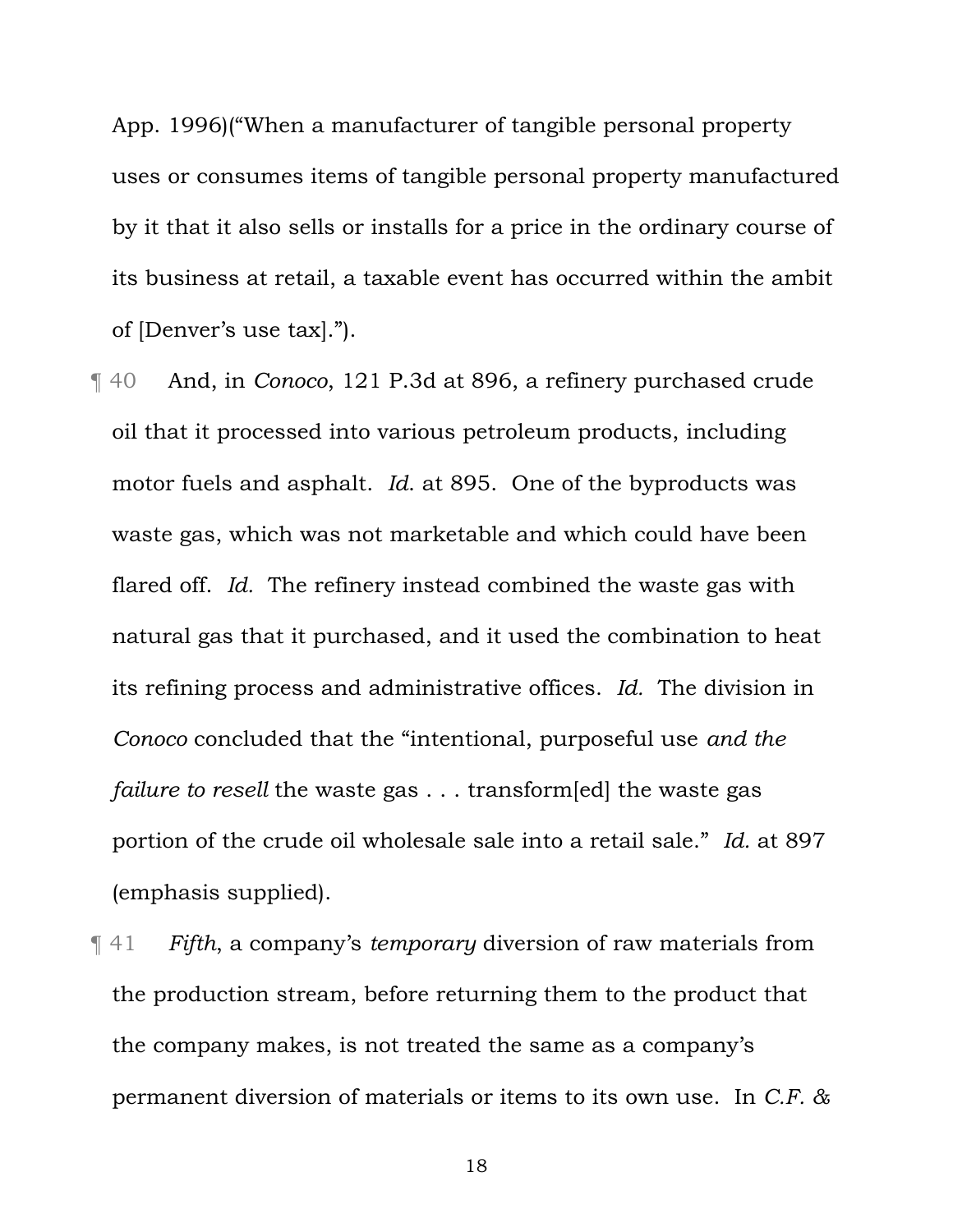*I. Steel*, a foundry used raw materials to make items, such as molds, that it used in manufacturing steel. 637 P.2d at 326. Once these items were no longer useful, they were melted down and "returned to the normal steel production process as scrap metal." Id. at 330. The supreme court held that a use tax was not applicable to these items when the foundry made them because such "brief utilization" was not a taxable event. *Id*.

¶ 42 Keeping these concepts in mind, we next analyze the undisputed facts of this case under the *A.B. Hirschfeld* primary purpose test.

#### 2. Analysis

# a. The Actual Conduct of the Manufacturer After the Aluminum is Purchased

¶ 43 Here, the facts establish that, after the manufacturer purchases the aluminum sheets, most of the sheets are incorporated into beer can ends and tabs. But a known and significant amount – twenty percent – will always be left over as scrap that does not become part of the manufactured product. The manufacturer collects the scrap, compresses it into briquettes, and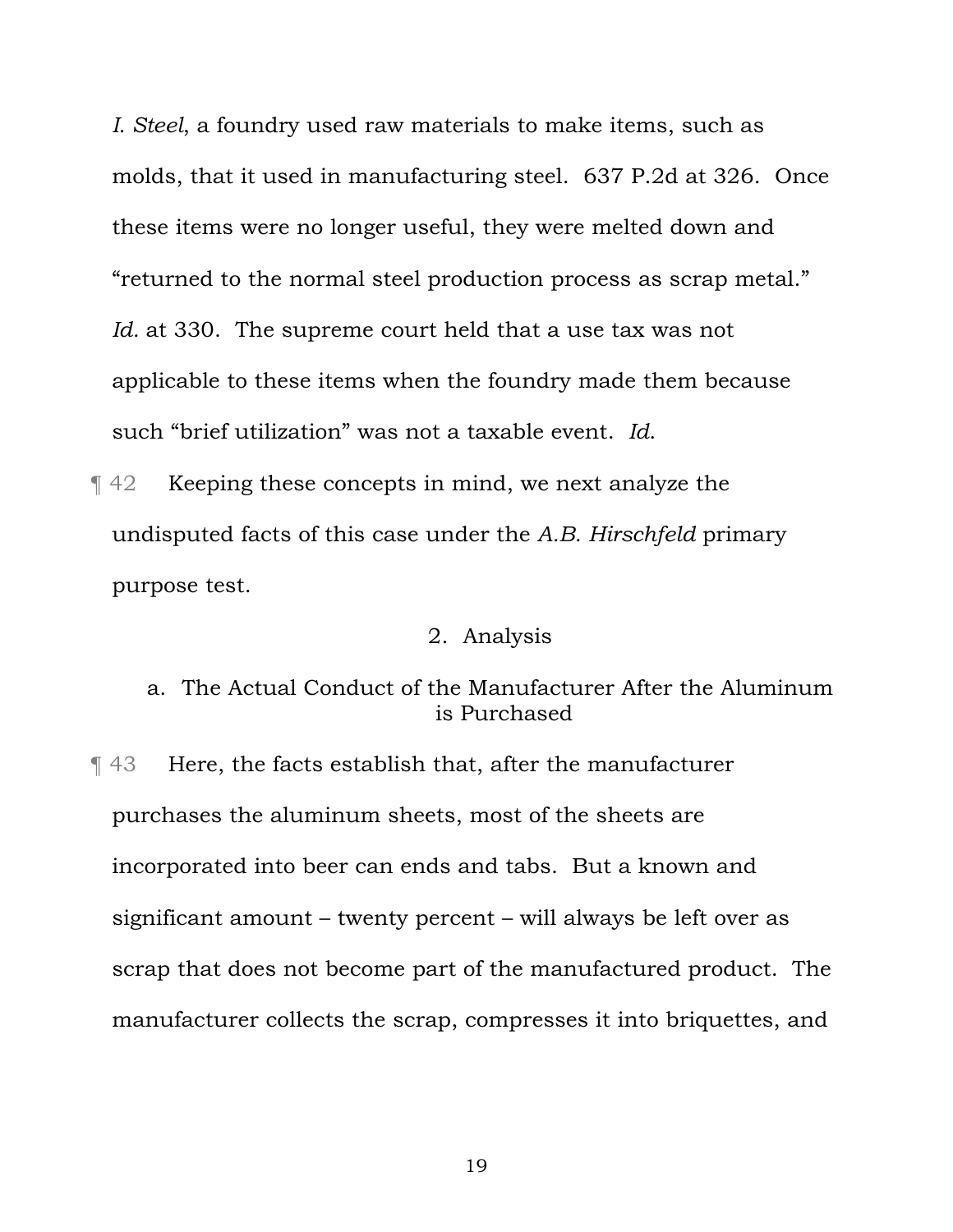resells it. And the manufacturer knows that it will produce, collect, and resell the scrap before the aluminum sheets are purchased.

- b. The Nature of the Manufacturer's Contractual Obligations to Use, Alter, or Consume the Scrap to Manufacture Beer Can Ends and Tabs
- ¶ 44 Although the manufacturer is contracted to manufacture beer can ends and tabs, it is not obligated to incorporate the scrap into those ends and tabs. Rather, it is free to resell the scrap.
- ¶ 45 "The use to which the purchaser puts the property will often define the true nature of a particular transaction." *Martin Marietta*, 805 P.2d at 1105. Here, from the beginning of the manufacturing process, the manufacturer is aware that the aluminum sheets will be put to two uses: most will be incorporated into the product; and the rest will be resold as scrap.
- ¶ 46 As we recognize above, our supreme court cited two out-ofstate opinions in *A.B. Hirschfeld* and *Martin Marietta* as examples of jurisdictions that employ a primary purpose test. The courts in each of those cases analyzed a situation similar to the one we face in this case. The scrap here is analogous to the coke in *Kaiser Steel* and the patterns in *Baltimore Foundry* because (1) the manufacturer had "dual purposes" for the aluminum sheets when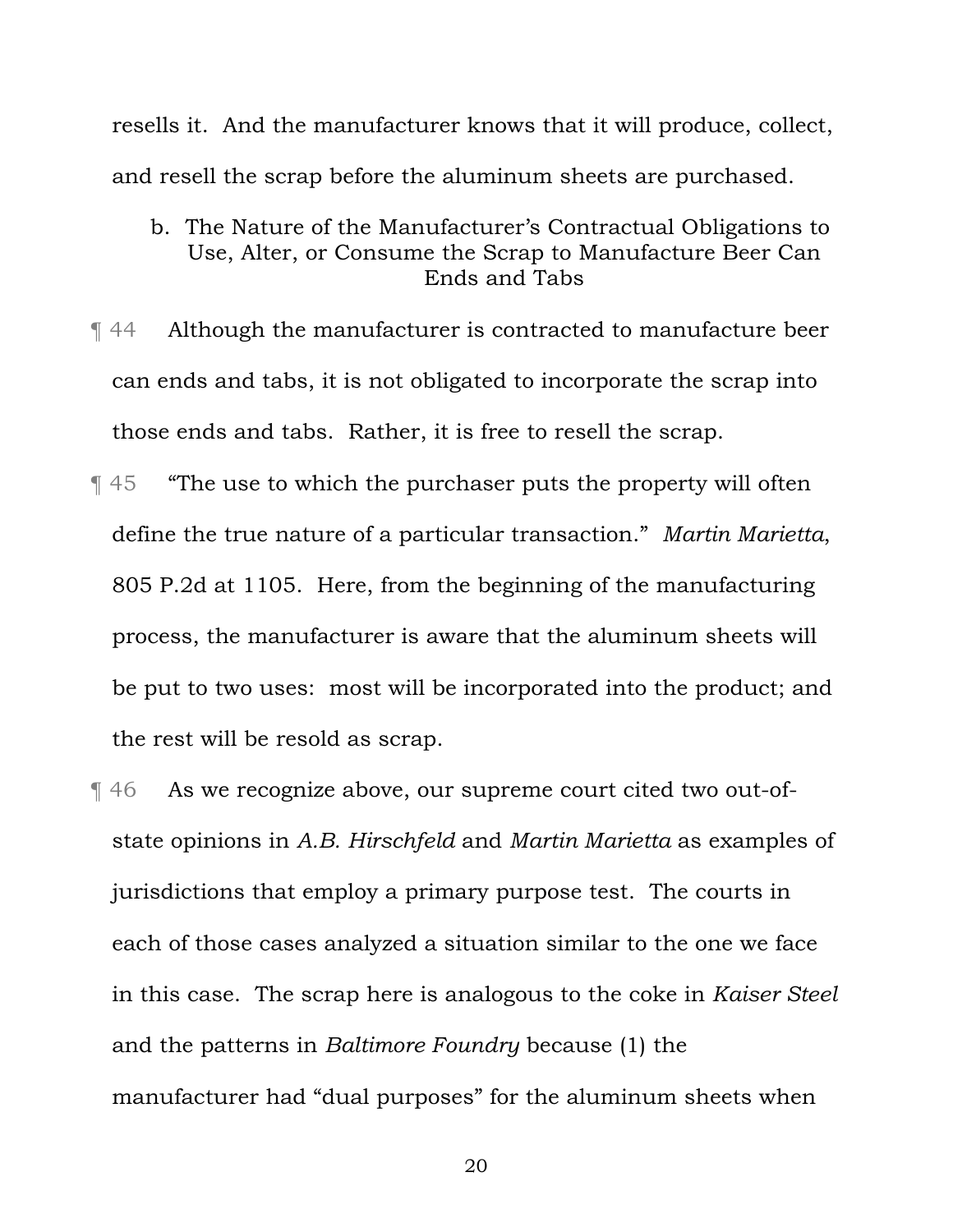they were purchased, and it could establish the portion of the aluminum that it was using for the purpose of incorporating into its product and the portion it was using that would become scrap, *see Kaiser Steel*, 24 Cal. 3d at 197, 593 P.2d at 869; and (2) the "purpose to resell [the scrap] was manifested" when the aluminum sheets were purchased, *see Baltimore Foundry*, 211 Md. at 322, 127 A.2d at 370-71.

¶ 47 Our supreme court's citations to *Kaiser Steel* and *Baltimore Foundry* lead us to reject the city's argument that the primary purpose test focuses solely on the manufacturer's primary reason for purchasing materials, which here would be to manufacture beer can ends and tabs. Rather, as *Kaiser Steel* and *Baltimore Foundry* point out, the test has a broader scope. It recognizes that, in cases such as this one, when materials come in the door, their purchaser may have a primary purpose for the portion of the materials that is incorporated into a product, and another primary purpose for waste or excess materials that are created by the manufacturing process. In other words, initial purchases of materials can be part retail and part wholesale. *See Conoco*, 121 P.3d at 897 (citing *Mobil Oil Corp. v. Johnson*, 93 Ill. 2d 126, 132, 442 N.E.2d 846, 851 (1982), for the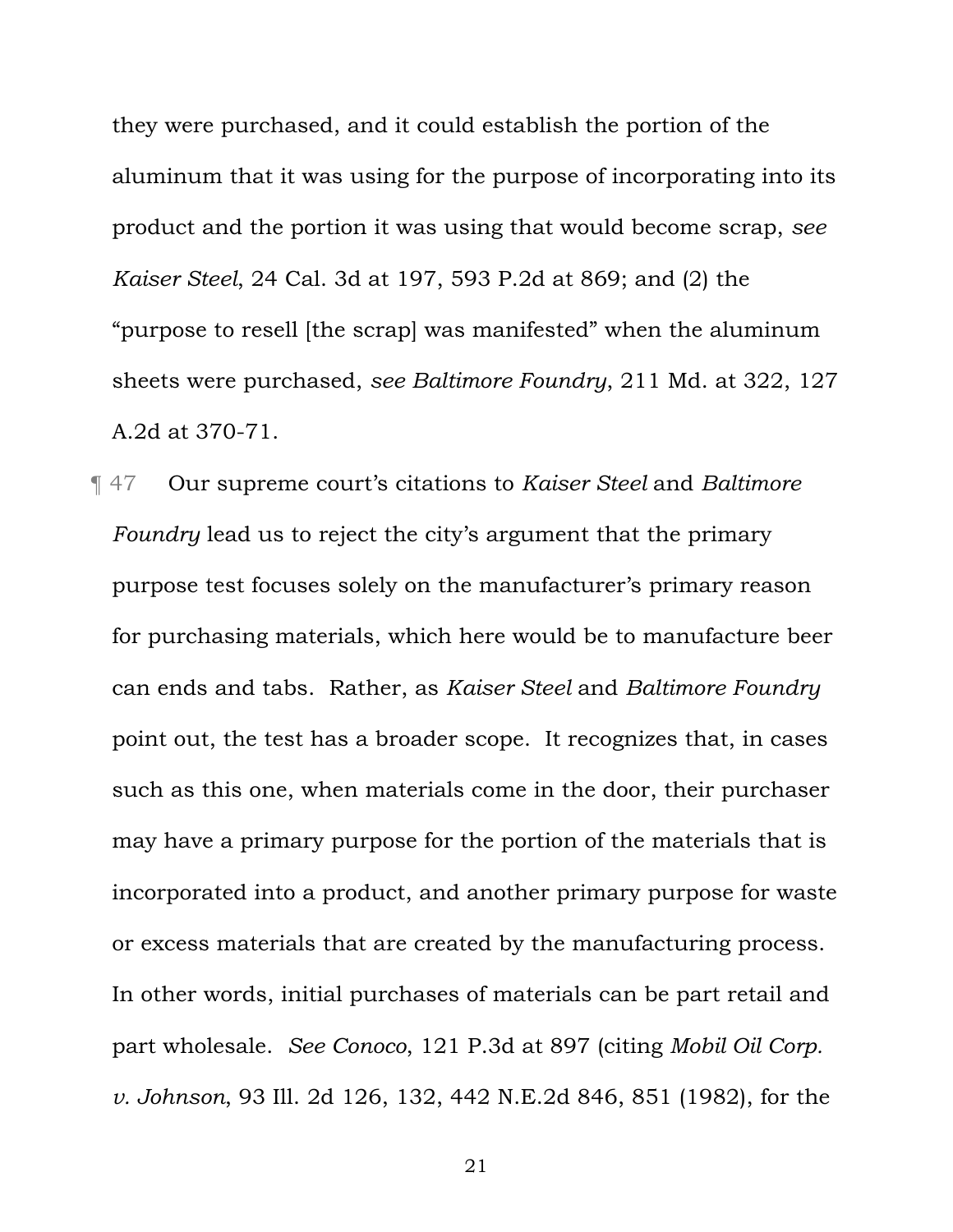proposition that "a sale is not an indivisible unit, but . . . taxability will be determined by the uses to which the property is put".

¶ 48 Therefore, although the manufacturer makes minor use of the scrap, we conclude that these facts support the conclusion that the manufacturer acquires the scrap "primarily for resale to another." *See A.B. Hirschfeld*, 806 P.2d at 921.

## c. The Degree to Which the Scrap Is Essential to the Manufacturer's Obligations to Manufacture Beer Can Ends and Tabs

¶ 49 As the city points out, the entire aluminum sheet is run through the manufacturing process. However, although the scrap serves as a skeleton that holds the aluminum used in the ends and tabs in place during that process, it does not become part of the finished product. Thus, we conclude that the scrap is not essential to the manufacturer's obligation to manufacture the ends and tabs because it is part of "the intervening agenc[y] used in applying the [manufacturing] process to the finished product." *Bedford*, 102 Colo. at 549, 81 P.2d at 757.

d. The Degree to Which the Manufacturer Controls the Manner in Which the Scrap is Used, Altered, or Consumed Before It Is Resold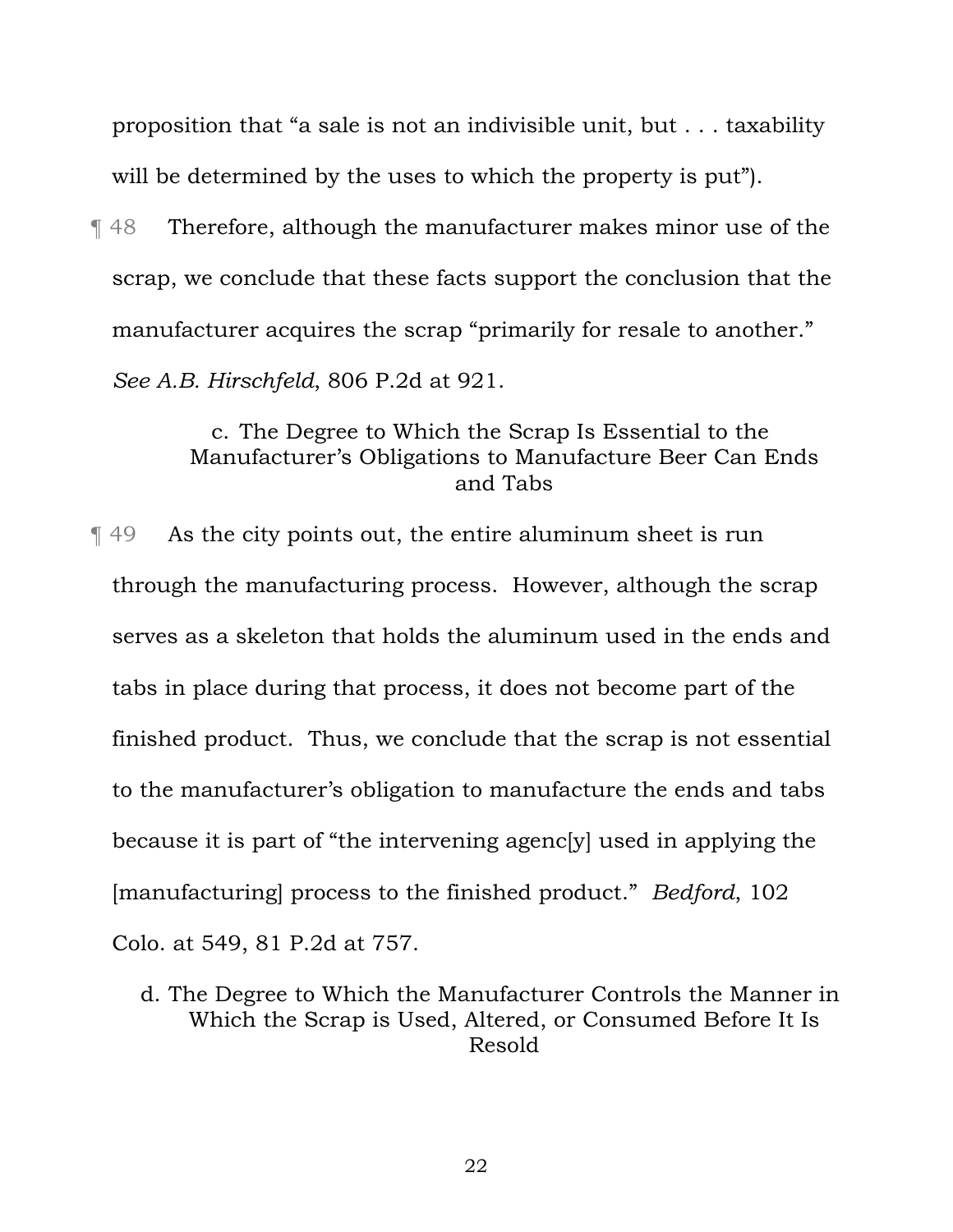¶ 50 Based on our understanding of the facts, we reach two conclusions about what the scrap in this case is *not*.

- The scrap is *not* incorporated, "by either chemical or mechanical means," *Bedford*, 102 Colo. at 549, 81 P.2d at 757, into the final product that the manufacturer produces. As a result, (1) the scrap is not included in the category of purchases that is subject to the city's "processing clause," *see* G.M.C. § 3.03.040(a)(14); and (2) the scrap is not included in one category of materials that cannot be purchased for resale. *See A.B. Hirschfeld*, 806 P.2d at 919; *C.F. & I. Steel,* 637 P.2d at 328; *Craftsman*, 111 Colo. at 5-6, 137 P.2d at 416; *Bedford*, 102 Colo. at 549, 81 P.2d at 757; *Singleton*, 680 P.2d at 1290; *see also* M. Patrick Wilson and Christopher Price, *Local Government Sales and Use Taxes*, 40 Colo. Law. 61, 61 (July 2011)("Retail transactions . . . generally consist of goods and services that are not going to be resold; instead, they are consumed or used by the purchaser.").
- The scrap is not permanently diverted to the manufacturer's own use. Therefore, it is not included in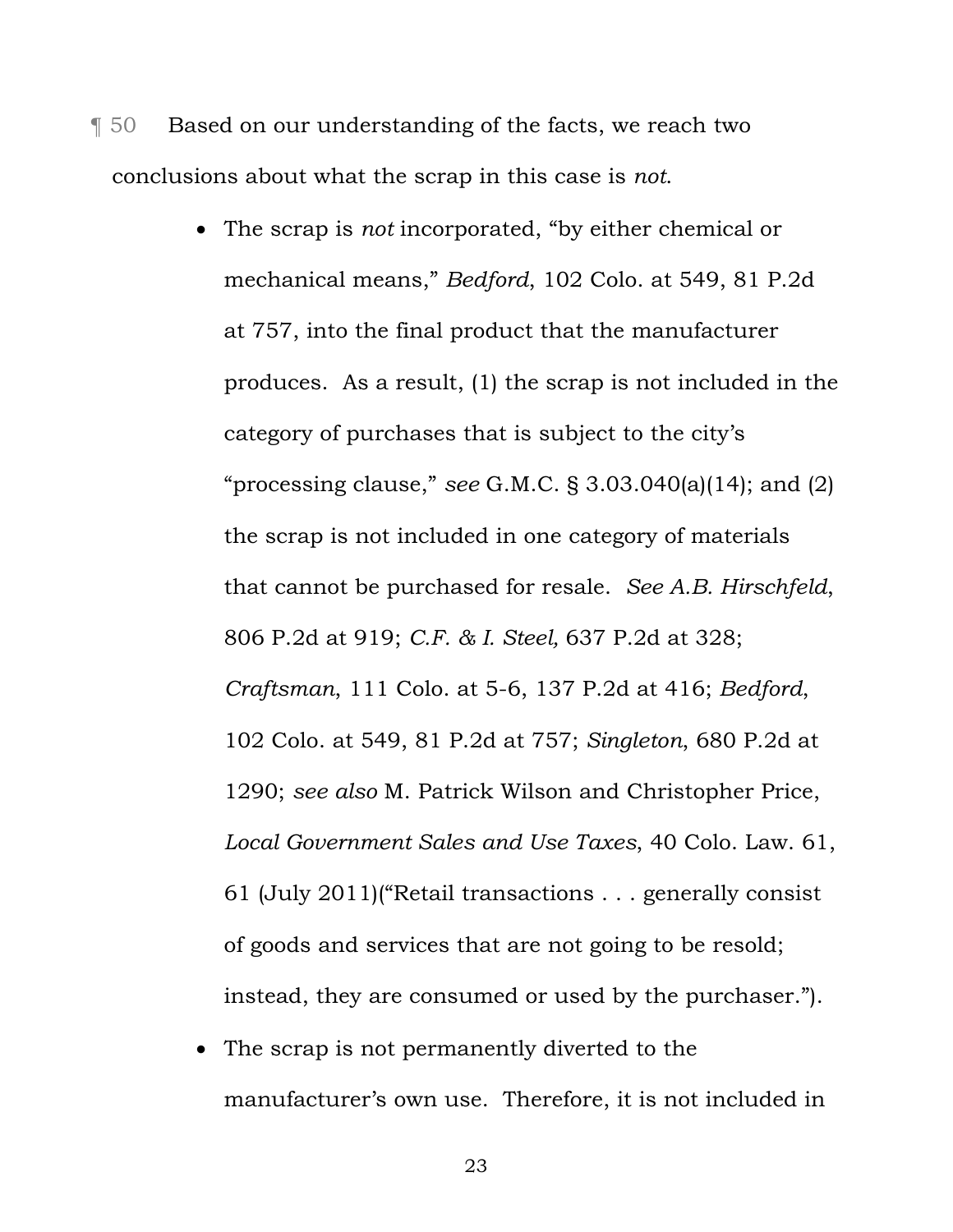one category of retail purchases that is subject to use tax. *See IBM*, 198 Colo. at 379, 601 P.2d at 625; *Conoco*, 121 P.3d at 897; *Western Paving*, 917 P.2d at 348.

# e. The Degree to Which the Manufacturer Alters the Form, Character, or Composition of the Scrap Before It Resells the Scrap

¶ 51 Contrary to the city's argument, the manufacturer's treatment of the scrap does not "alter" it sufficiently to subject it to the use tax. Relying on the authority in the preceding section, we conclude that the manufacturer did not alter the scrap, as that concept has been analyzed in cases such as *A.B. Hirschfeld*, because it did not consume the scrap itself or incorporate the scrap into the manufactured product. Rather, the process that collects the scrap and compresses it into briquettes is a change in *packaging*, not a change in "*form, character[,] or composition.*" *A.B. Hirschfeld*, 806 P.2d at 921 (emphasis supplied). As the trial court noted, "[s]imply put, [the manufacturer] purchased aluminum and ultimately resold aluminum."

¶ 52 Further, the use of the scrap here is like the "brief utilization" of the molds in *C.F. & I*. Once it serves its purpose as a skeleton, the manufacturer resells it rather than otherwise using it in the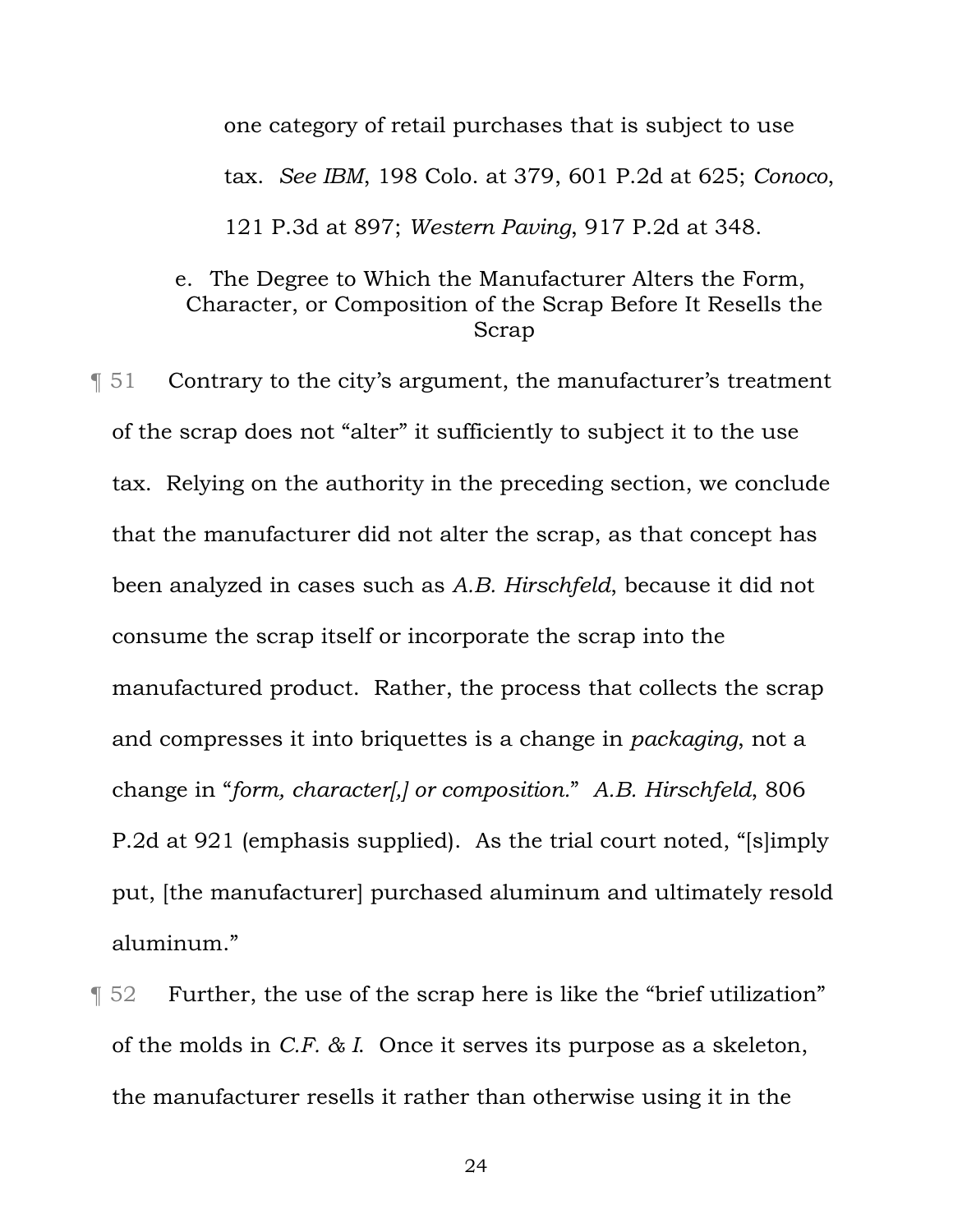manufacturing process. Following the reasoning in *C.F. & I. Steel*, such fleeting usage in the manufacturing process is not a "taxable event." *C.F. & I. Steel*, 637 P.2d at 330.

- ¶ 53 *A.B. Hirschfeld* and *Martin Marietta* support this analysis. The purchaser in *A.B. Hirschfeld* bought pre-press materials that were customizable for a customer's order. *A.B. Hirschfeld*, 806 P.2d at 919. The printer altered these materials, which then became "usable only for a particular order and bec[ame] the property of the customer at the time the final product [wa]s delivered to the customer." *Id.* Because of this alteration and the materials' necessity to the printing process, the supreme court held that the printer "made substantial use of the pre-press materials for its own direct and indirect benefit." *Id.* at 923-24. Likewise, the taxpayer in *Martin Marietta*, a government contractor, purchased "special testing and tooling equipment" which was used solely in the performance of government contracts. *Martin Marietta*, 805 P.2d at 1103, 1105-06.
- ¶ 54 In contrast to the extensive use in *A.B. Hirschfeld* and *Martin Marietta*, the scrap here is only fleetingly useful in the manufacturing. It remains in place after the stamping process, and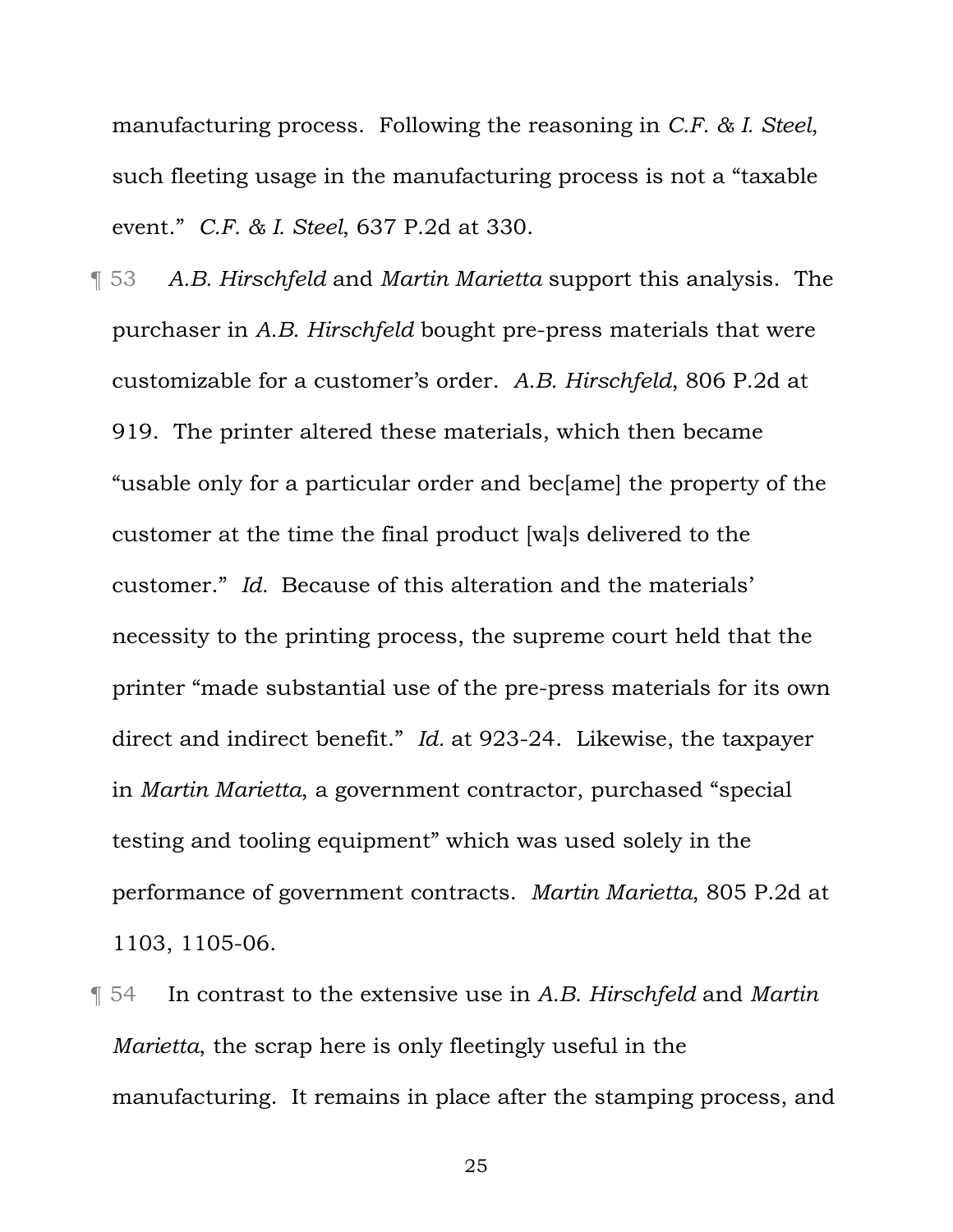that process only serves to separate the ends and tabs from the scrap. Further, the manufacturer intends to sell the scrap when it purchases the aluminum sheets; it knows that it will sell the scrap when the aluminum sheets are delivered to its factory; and the scrap is, in fact, sold after it is created by the manufacturing process. *See IBM*, 198 Colo. at 378, 601 P.2d at 625 ("[I]t is clear that although IBM's original purchases of parts and materials appeared to be wholesale, and thus exempt from sales tax at the time of purchase, the wholesale transactions were transformed into retail ones upon the company's *ultimate election* to dispose of the items purchased by using or consuming them in its own business operations *rather than reselling them*." (emphasis supplied)); *Conoco*, 121 P.3d at 896 (analyzing "the disposition of a purchased product by the buyer").

¶ 55 And, like the waste gas that the refinery in *Conoco* produced, the scrap aluminum here is a byproduct of the manufacturing process. Presumably, the waste gas was less valuable than the original crude oil. 121 P.3d at 895 ("Conoco presented testimony that no market exists for waste gas."). But the division in *Conoco* recognized that the waste gas might not have been taxable had it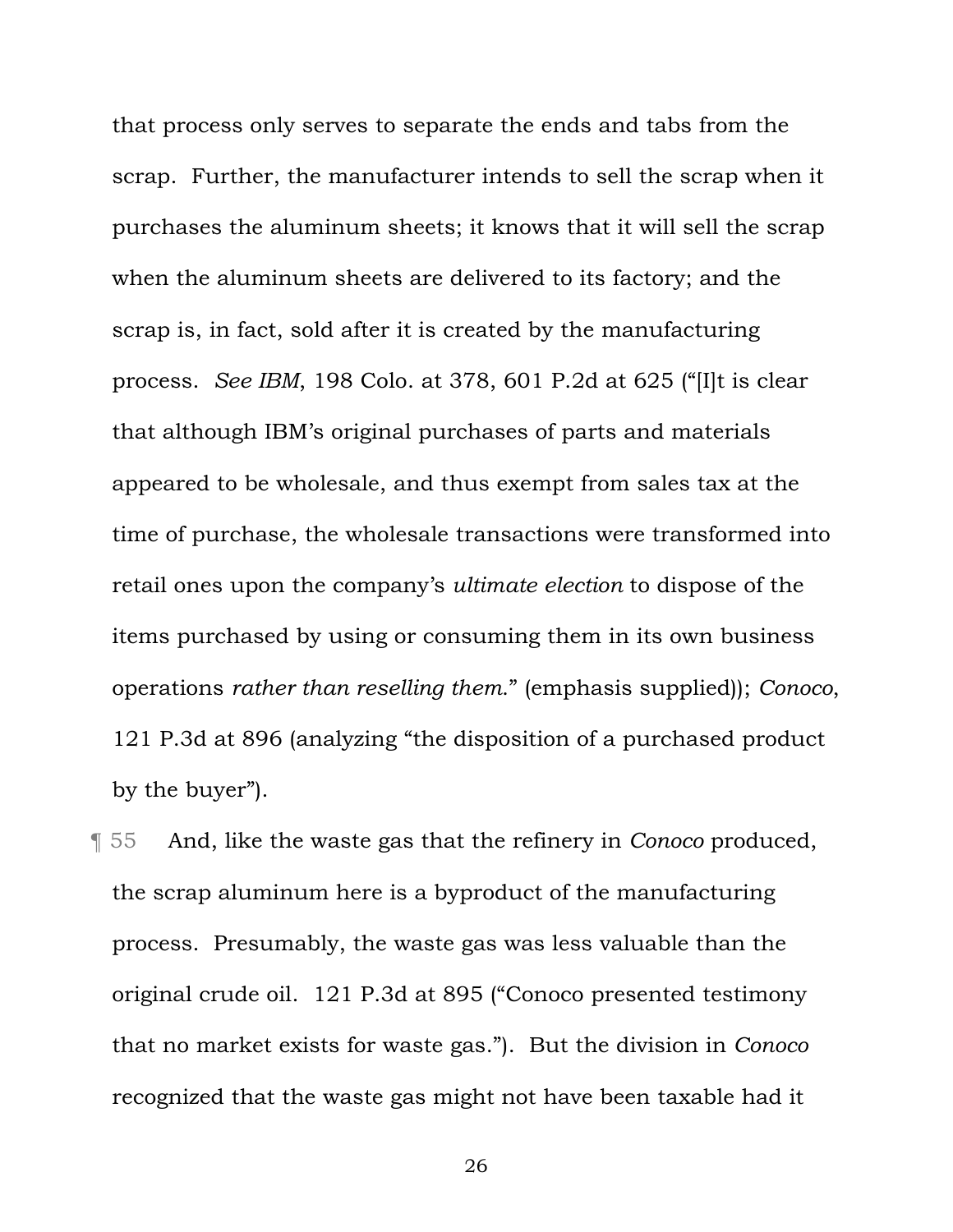been resold. *See id*. at 897. Here, however, the scrap aluminum *was* resold. This key distinction, combined with the foregoing analysis of the limited extent of the manufacturer's use of the scrap, supports the trial court's conclusion that the purchases of the aluminum that became scrap were wholesale, not retail.

¶ 56 Last, we reject the city's argument that the aluminum is extensively used because the manufacturer sells the briquettes for only about ninety percent of the price-per-weight that it paid for the sheet aluminum. As we have noted above, the term "wholesale" here has a different meaning than when it is used in its normal commercial context. *IBM*, 198 Colo. at 378, 601 P.2d at 625. The core of this difference is that the price paid when the material is resold does not define the term. Rather, it is defined by the use to which the purchaser puts the material and by whether the material is resold. *See Bedford*, 102 Colo. at 543, 81 P.2d at 754-55 ("It seems certain from [the use of the words 'wholesale' and 'retail'] that the statute was fundamentally intended to impose a tax upon that which is consumed and used and exempts only that which is sold for resale."). As the supreme court pointed out in *A.B. Hirschfeld*,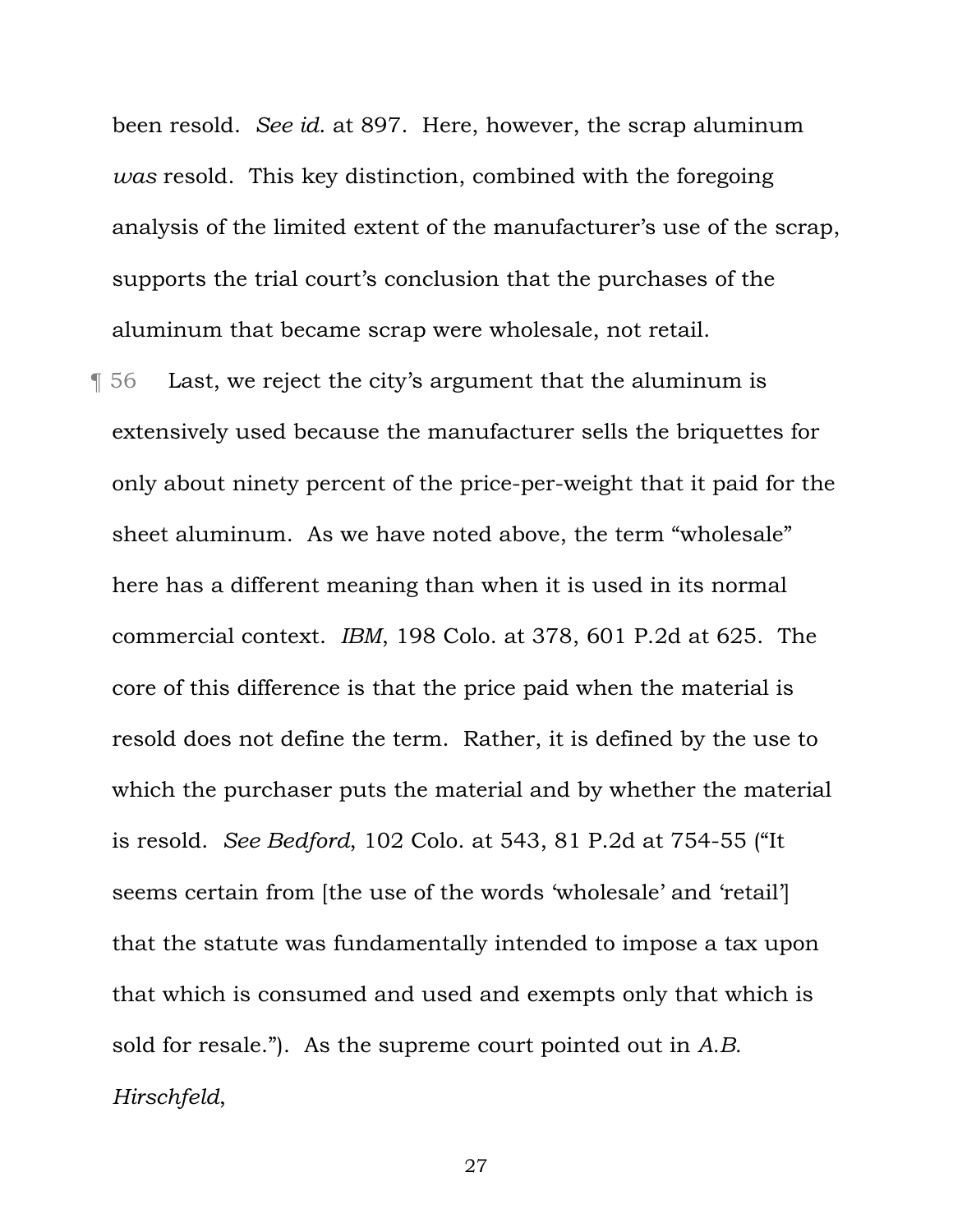[a] purchaser may buy in large quantities what is commercially known as at "wholesale" and get wholesale prices and still the sale may not be exempt. Exemption depends entirely upon the disposition of a purchased product by the buyer.

*A.B. Hirschfeld*, 806 P.2d at 923 (quoting *Carpenter*, 111 Colo. at

575, 144 P.2d at 773-74).

¶ 57 For these reasons, we conclude that the manufacturer's purchases of the parts of the aluminum sheets that became scrap were wholesale transactions for purposes of the city's use tax. Therefore, the trial court properly determined that the purchases were not taxable. Because we affirm the trial court's determination that these purchases were exempt as wholesale transactions, we need not consider whether they are exempt under the city's "processing clause."

III. The Trial Court Retained Jurisdiction to Enter the Deposit Order

¶ 58 On cross-appeal, the manufacturer contends that the trial court improperly granted the city's motion to deposit funds with the court registry and held that this deposit would toll the accruing of post-judgment interest. We first consider whether the trial court had jurisdiction to grant the city's C.R.C.P. 67(a) request to deposit the funds in the court's registry, even though the parties had filed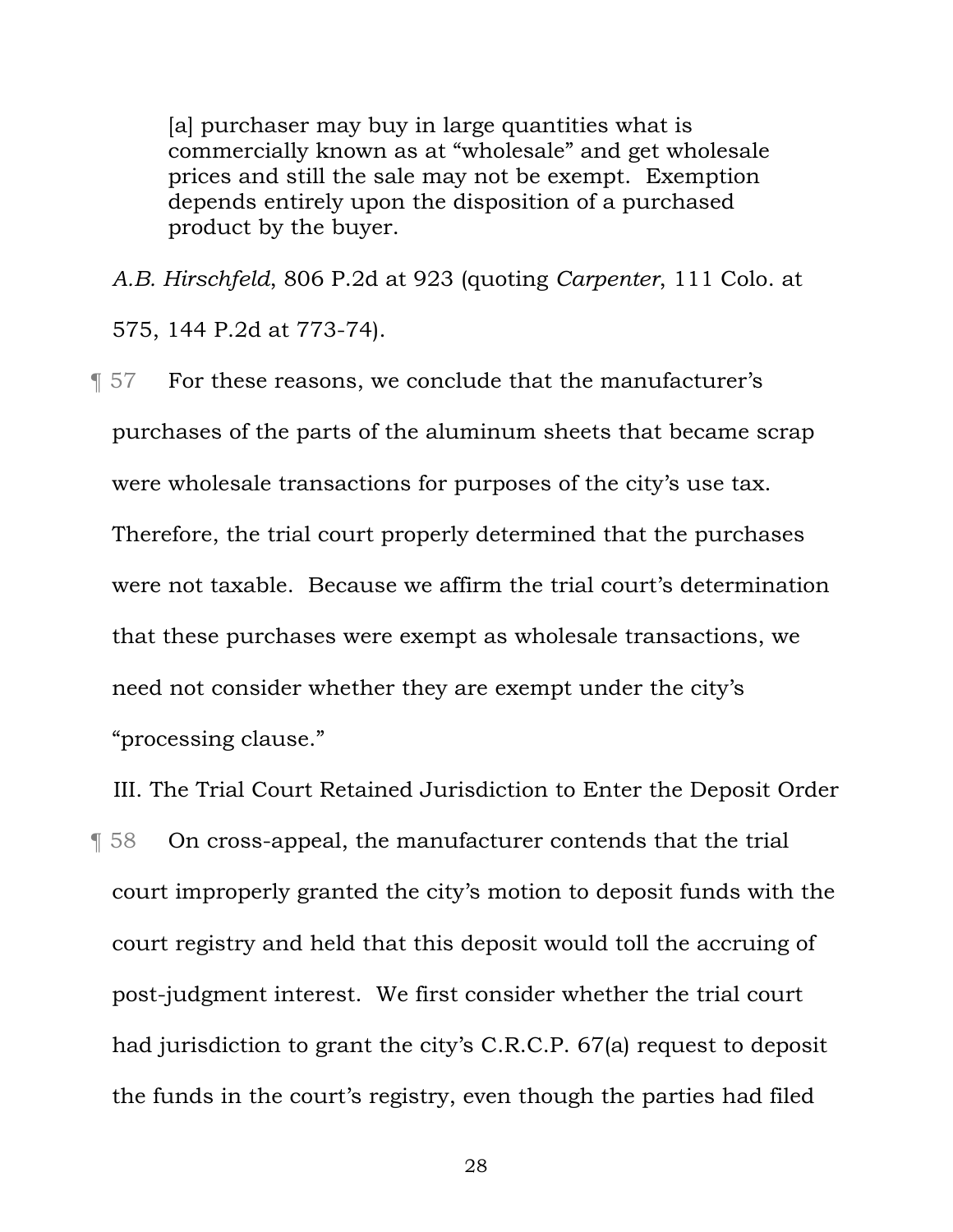their notices of appeal when the motion was filed and the time for ruling on C.R.C.P. 59 motions had expired. We conclude that the trial court retained jurisdiction to enter the order allowing the city to deposit the funds in the court's registry, and, therefore, we reach the merits of the manufacturer's cross-appeal.

- ¶ 59 A challenge to a court's jurisdiction is an issue of law that we review de novo. *See People v. Efferson*, 122 P.3d 1038, 1040 (Colo. App. 2005).
- ¶ 60 The filing of a notice of appeal is "generally an event of jurisdictional significance." *Colo. State Bd. of Med. Examiners v. Lopez-Samayoa*, 887 P.2d 8, 14 (Colo. 1994). Once the notice is filed, the trial court is "divest[ed] . . . of authority to consider matters of substance affecting directly the judgment appealed from." *Molitor v. Anderson*, 795 P.2d 266, 269 (Colo. 1990).
- ¶ 61 But trial courts retain jurisdiction to "act on matters that are not relative to and do not affect the judgment on appeal." *Musick v. Woznicki*, 136 P.3d 244, 248 (Colo. 2006)(quoting *People v. Stewart*, 55 P.3d 107, 126 (Colo. 2002)). As is pertinent here, trial courts may render orders to enforce judgments. *See Schnier v. Dist. Court*, 696 P.2d 264, 267 (Colo. 1985)(holding that the trial court could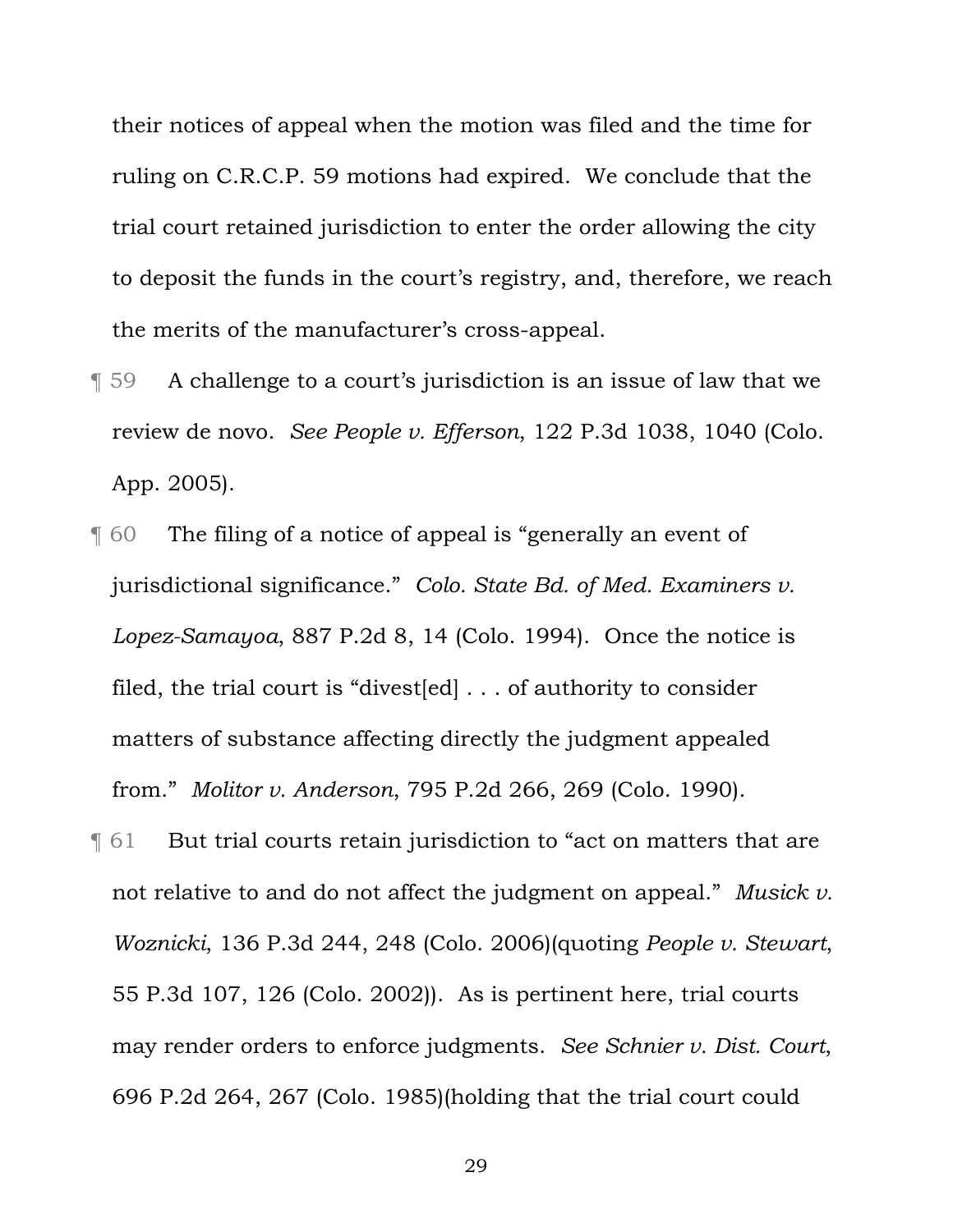consider a contempt motion to seek enforcement of a judgment); *Lay v. Dist. Court*, 171 Colo. 472, 472, 468 P.2d 375, 375 (1970)("It is elemental that where a judgment is not stayed by proper order or bond, there is no impediment against proceedings in the trial court for the purpose of executing on the judgment."). This is because "such collateral post-judgment proceedings do not challenge the propriety of the judgment itself." *Molitor*, 795 P.2d at 268.

¶ 62 Here, in July 2012, two weeks after the trial court entered summary judgment in favor of the manufacturer and against the city, the city delivered a check to cover the judgment and accrued interest to the manufacturer's offices. The manufacturer rejected this payment, presumably because post-judgment interest would continue to accrue. On the same day, the city filed its motion under C.R.C.P. 67(a) to deposit the funds in the court registry and to toll the accruing of post-judgment interest. This motion expressly disclaimed that it was attempting to amend the judgment pursuant to C.R.C.P. 59. It stated:

> As an initial matter, the [c]ity does not believe that this [m]otion falls under the scope of Rule 59 motions for post-trial relief. However, because today is the final day for filing Rule 59 motions, the [c]ity is filing the [m]otion (before [the manufacturer has] officially rejected the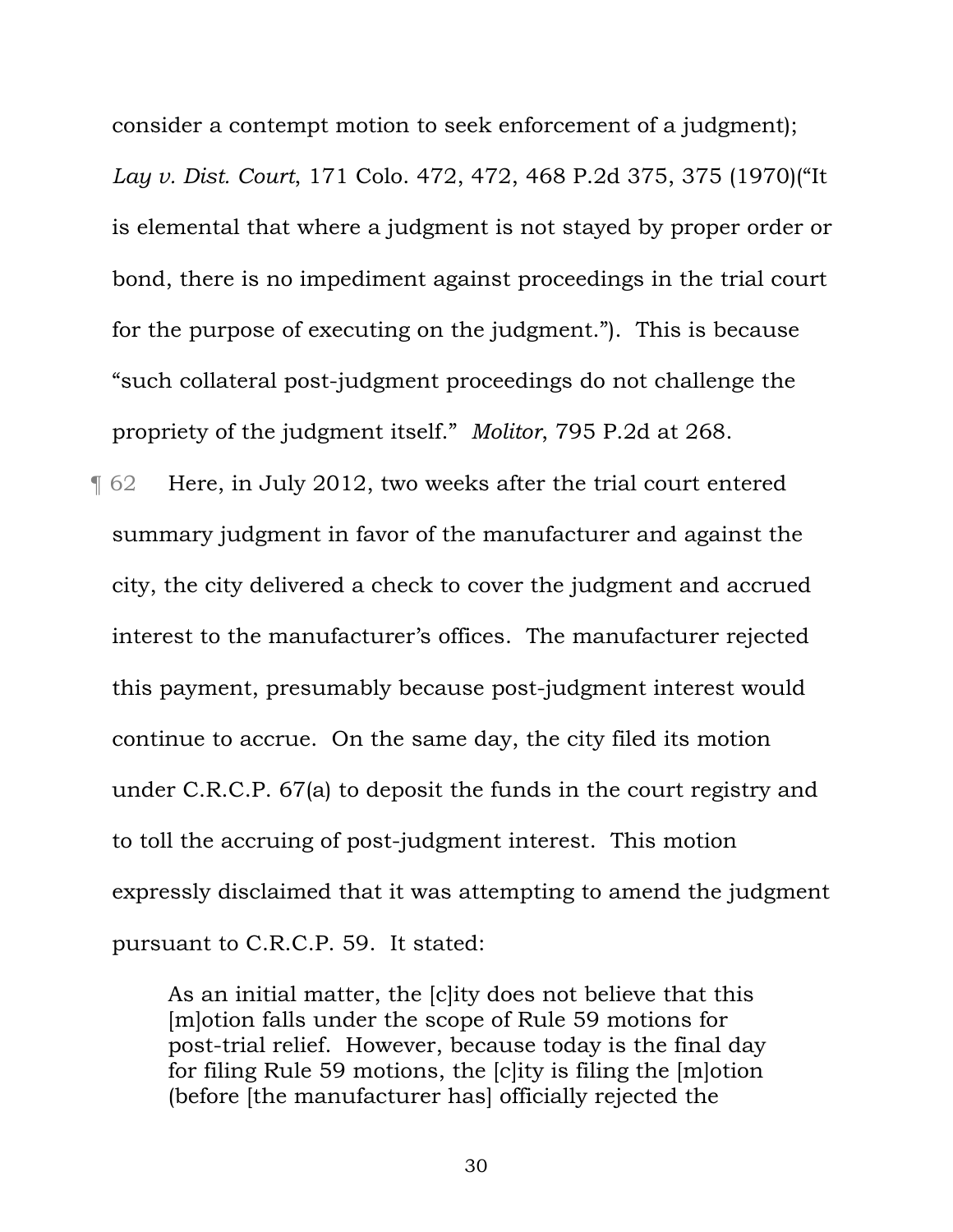formal [t]endered [p]ayment) out of an abundance of caution.

¶ 63 The trial court granted this motion months later, in October 2012. By that point, the city had filed its notice of appeal. Also, the timeline for ruling on C.R.C.P. 59 motions had lapsed. *See* C.R.C.P. 59(j) ("The court shall determine any post-trial motion within 63 days (9 weeks) of the date of the filing of the motion. . . . Any post-trial motion that has not been decided within the 63-day determination period shall, without further action by the court, be deemed denied for all purposes including Rule 4(a) of the Colorado Appellate Rules and time for appeal shall commence as of that date.").

- ¶ 64 The manufacturer contends that the deposit order was void, because (1) the city had already filed its notice of appeal, and so the trial court lacked jurisdiction to grant the city's motion; and (2) the order was deemed denied under C.R.C.P. 59(j). We disagree with both contentions.
- ¶ 65 First, the motion to deposit funds with the court registry most closely resembled an enforcement proceeding and, therefore, we conclude that the trial court retained jurisdiction to consider it.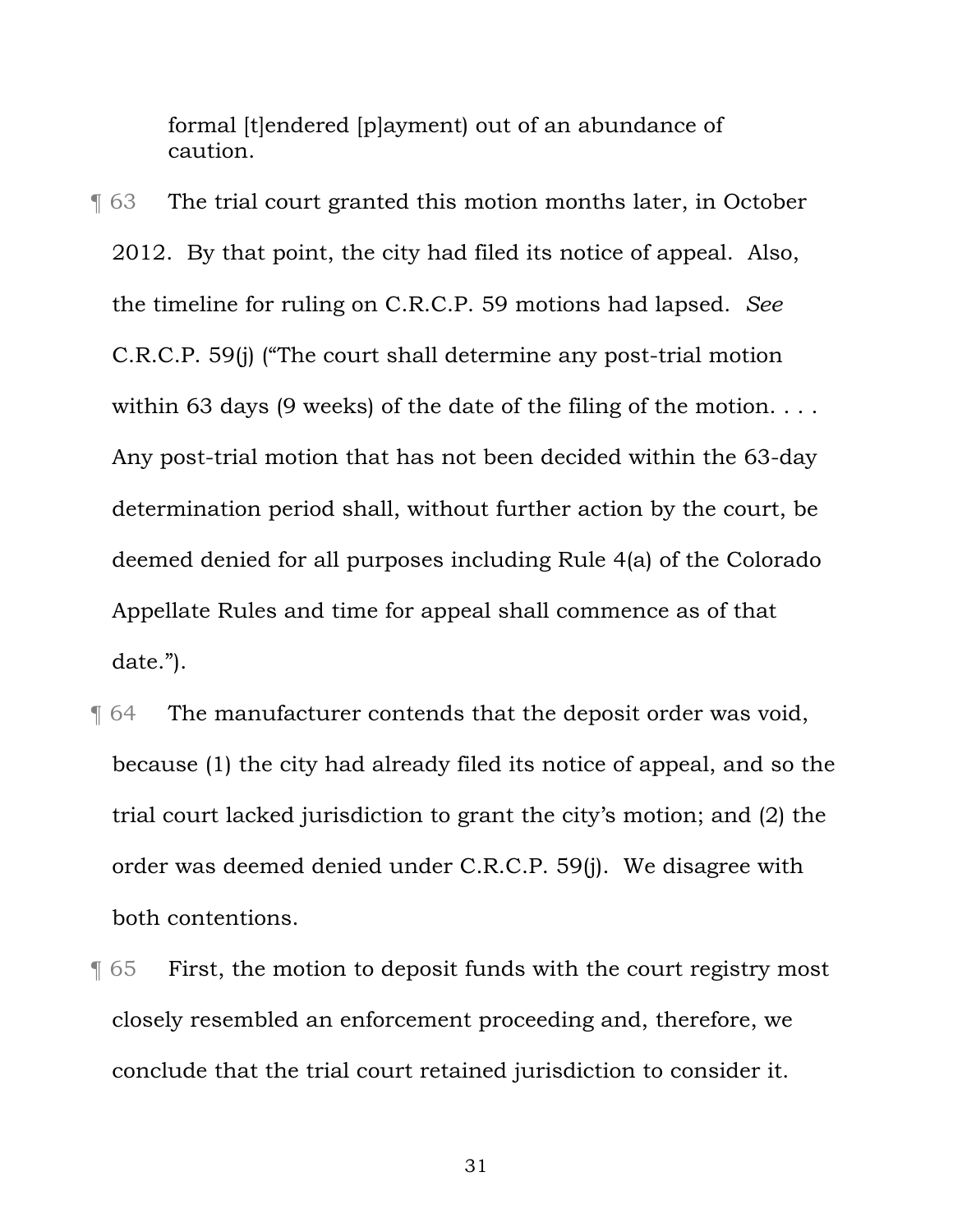*See Schnier*, 696 P.2d at 267; *Lay*, 171 Colo. at 472, 468 P.2d at 375. The city's motion to deposit funds in the court registry did not "challenge the propriety of the judgment itself." *Molitor*, 795 P.2d at 268. In fact, it achieved the opposite result, satisfying the judgment and complying with the trial court's summary judgment order. Absent a stay, the trial court could have entertained the *manufacturer's* motion for enforcement of the judgment even after the filing of a notice of appeal. *See Molitor*, 795 P.2d at 268; *Lay*, 171 Colo. at 472, 468 P.2d at 375. Like a motion for enforcement, the city's motion merely sought to satisfy the judgment pending the result of this appeal.

¶ 66 Second, the manufacturer asserts that we must construe the motion to deposit funds as a motion pursuant to C.R.C.P. 59. "*Actions taken under C.R.C.P. 59* after the [63]-day period are outside the court's jurisdiction and are void." *De Avila v. Estate of DeHerrera*, 75 P.3d 1144, 1146 (Colo. App. 2003)(emphasis supplied)(citing *Driscoll v. Dist. Court*, 870 P.2d 1250, 1252 (Colo. 1994)). For many of the same reasons we determined that this order was collateral to the judgment, we also conclude that it was not a post-trial motion pursuant to C.R.C.P. 59.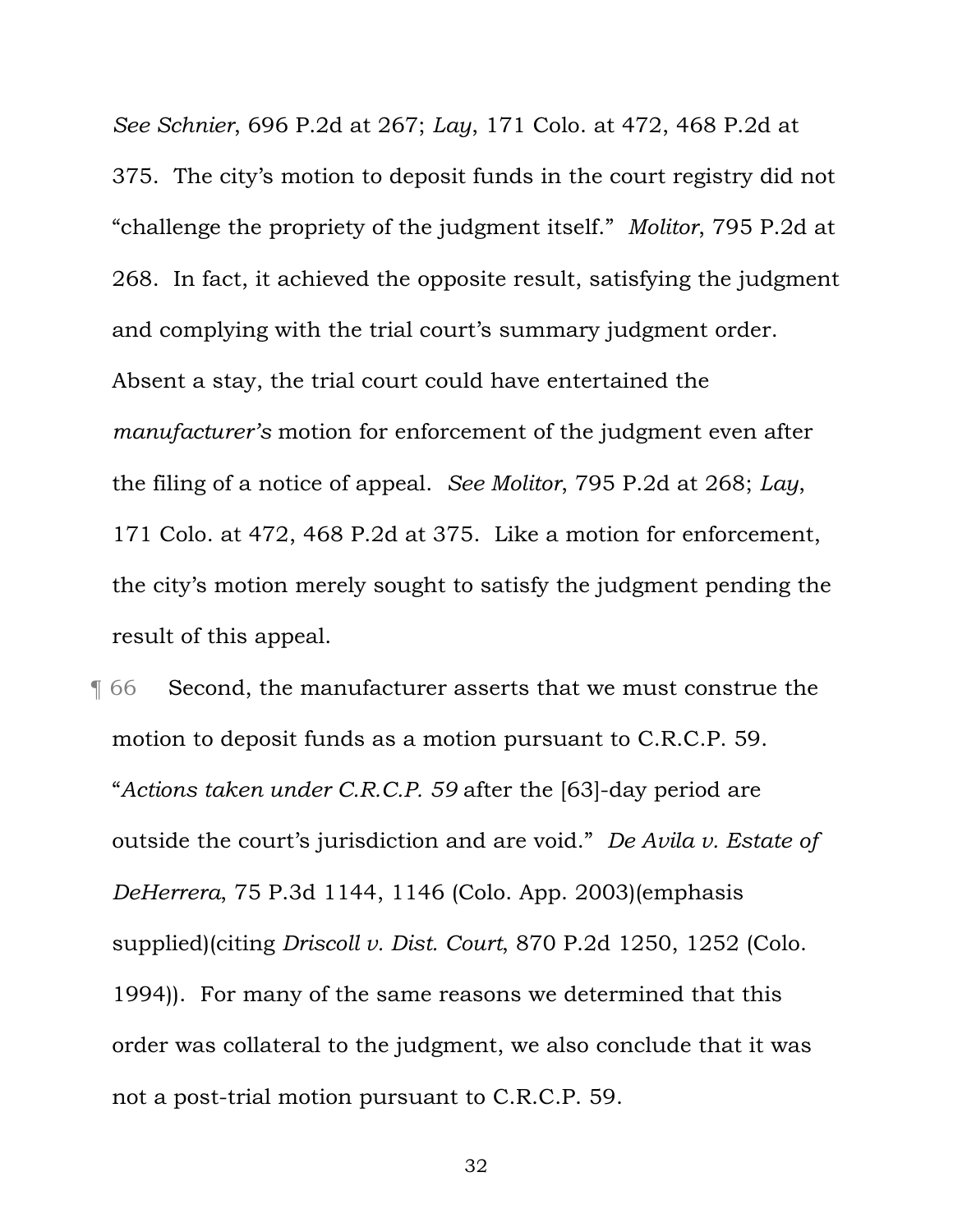C.R.C.P. 59 refers expressly to four types of relief sought by parties in post-trial motions:

- (1) A new trial of all or part of the issues;
- (2) Judgment notwithstanding the verdict;
- (3) Amendment of findings; or
- (4) Amendment of judgment.

C.R.C.P. 59(a).

- ¶ 67 In its motion, the city expressly disclaimed any reliance on C.R.C.P. 59. And the motion itself does not seek any of the relief provided in C.R.C.P. 59(a). As discussed above, the motion to deposit funds did not seek to amend the trial court's findings or judgment, and it did not ask for a new trial or judgment notwithstanding the verdict.
- ¶ 68 We also reject the manufacturer's contention that the order called the judgment into question or that it amended the judgment because it tolled the accruing of interest. The manufacturer cites *Weize Co. v. Colorado Regional Construction*, *Inc*., 251 P.3d 489, 498-99 (Colo. App. 2010), for the argument that post-trial motions that affect post-judgment interest should be construed as Rule 59 motions. In *Weize*, the trial court reduced the *rate* of postjudgment interest after the time for ruling on Rule 59 motions had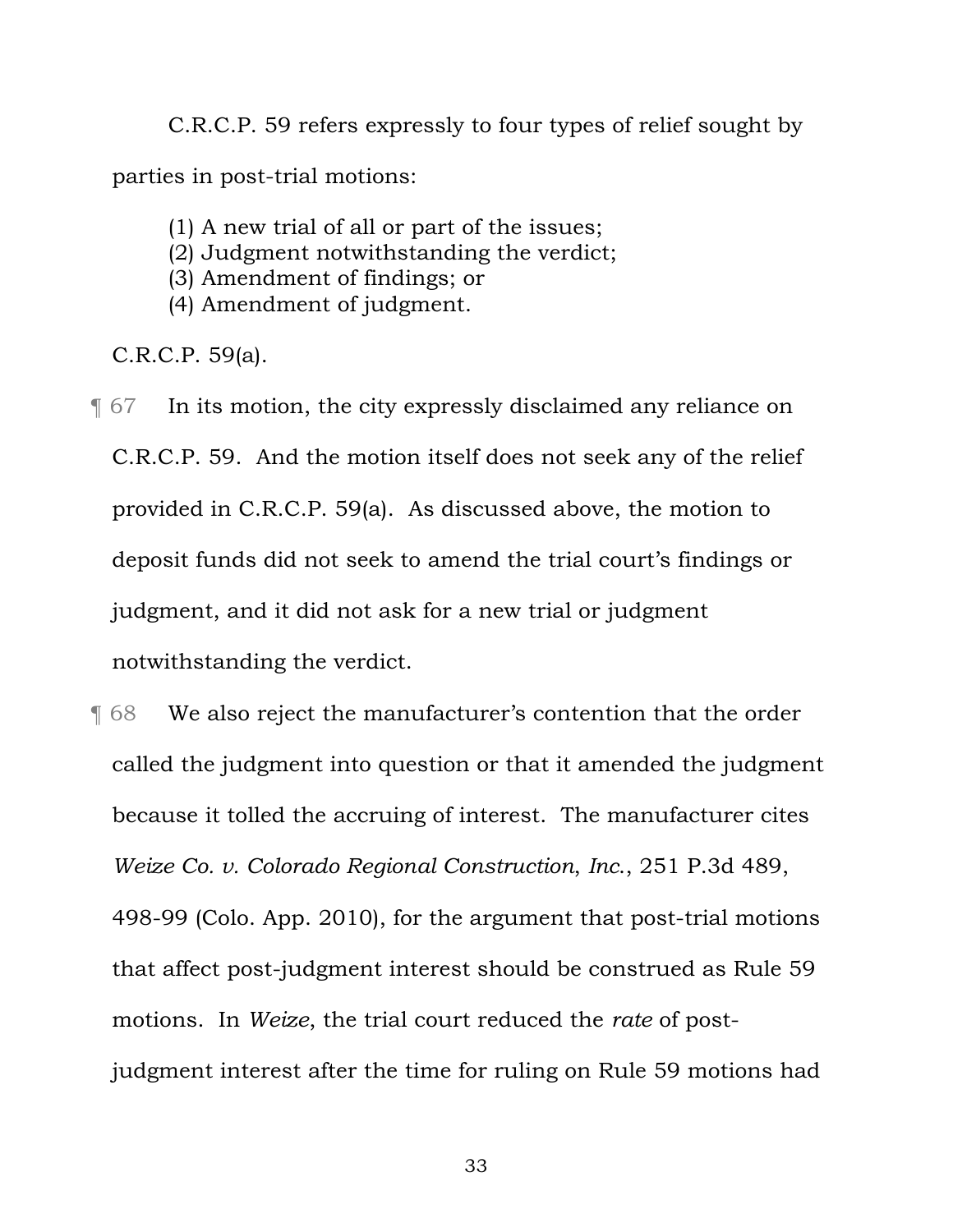expired. *Id.* at 499. A division of this court held that, because "the correction was based on [the trial court's] statutory interpretation, not on a clerical mistake," the motion was properly construed as falling under Rule 59. *Id.* Therefore, the late order was void. *Id.* ¶ 69 But the deposit order here did not impact the correctness or "propriety of the judgment itself." *Molitor*, 795 P.2d at 268. And, unlike the trial court's order in *Weize*, it did not change the rate of interest. The order simply halted the accruing of interest and permitted the city to satisfy the judgment against it.

¶ 70 We also reject the manufacturer's argument that the city waived this issue on appeal. The manufacturer argues that (1) the city should have appealed the deemed denial of its post-trial motion; and (2) the city did not argue this issue in its opening brief. As we have discussed above, the motion to deposit funds with the court registry was not a "post-trial motion" for the purposes of Rule 59 and was not deemed denied. And, the absence of any discussion of this issue in the city's opening brief ignores the fact that the city is the cross-*appellee* on this issue, and, as such, it is entitled to defend the trial court's order in its combined answer-reply brief.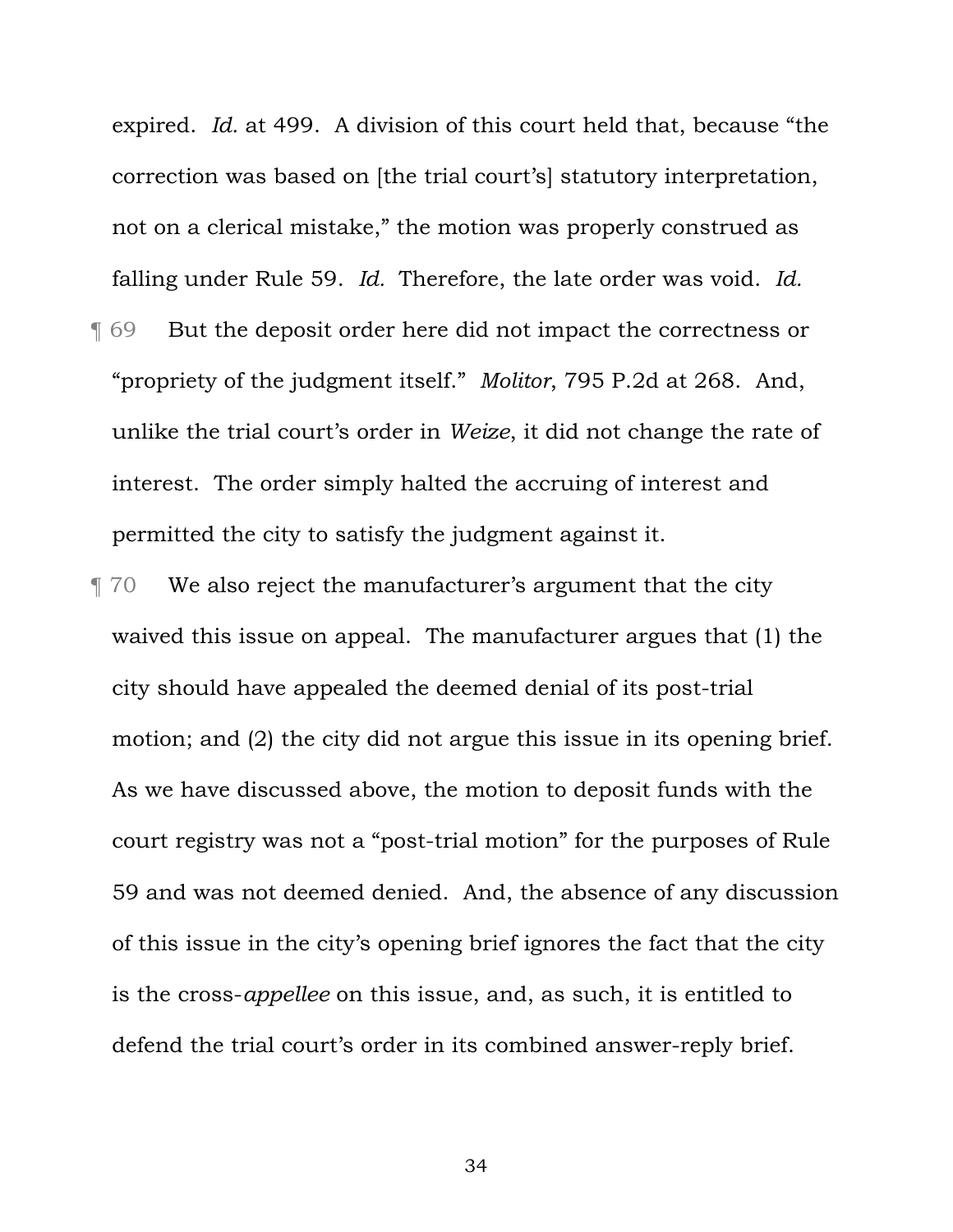$\parallel$  71 Therefore, after conducting our de novo review, we conclude that the trial court retained jurisdiction to enter this order authorizing the city to deposit funds in the court's registry and to toll the accruing of interest.

IV. The Trial Court Properly Granted the City's Motion to Deposit Funds

¶ 72 The manufacturer asserts that the trial court misinterpreted Colorado's tax appeal and interest statutes when it entered the deposit order and tolled the accruing of post-judgment interest. It contends that the statute requires the city to retain the money until the conclusion of the appeal, while interest continues to accrue. We disagree, and we conclude that the trial court was authorized (1) to accept the city's satisfaction of the judgment by depositing the amount of the judgment award into the court registry; and (2) to toll the accruing of post-judgment interest once the money was deposited.

## A. Standard of Review

¶ 73 To the extent that the manufacturer asks us to review the trial court's interpretation of the taxation appeal and interest statutes, our review is de novo. *Sperry v. Field*, 205 P.3d 365, 367 (Colo.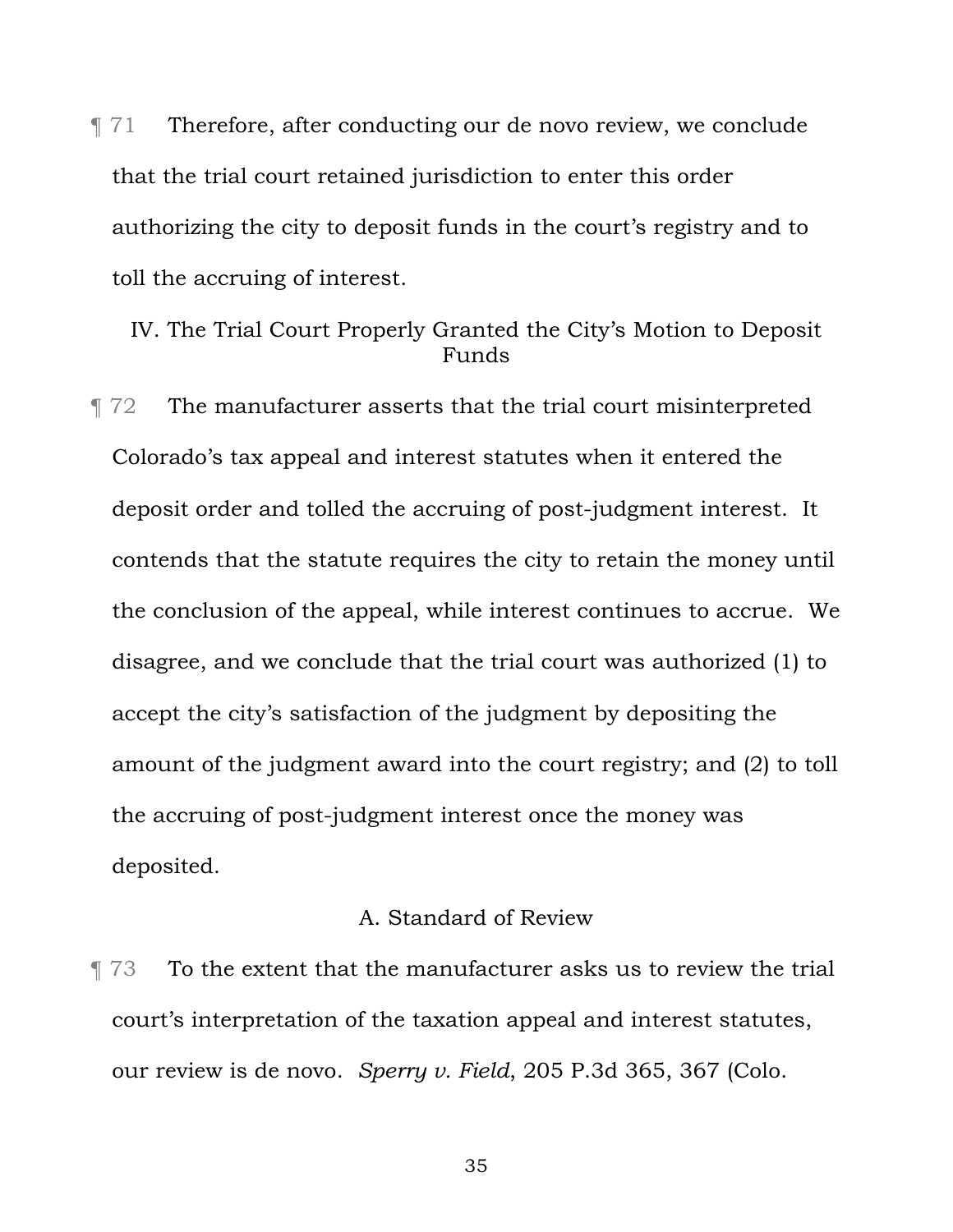2009). "Because an interest statute is in derogation of the common law, the language of the statute must be strictly construed by the court." *Id.* (citing *Rodriguez v. Schutt*, 914 P.2d 921, 925 (Colo. 1996)). But if the statute is clear and unambiguous on its face, then we need look no further. *Id.*

¶ 74 Generally, a trial court's "grant of leave to deposit funds in the court registry is reviewed for an abuse of discretion." *Rudnick v. Ferguson*, 179 P.3d 26, 30 (Colo. App. 2007).

B. Colorado's Interest Statute for Tax Appeals

- ¶ 75 Section 39-21-105, C.R.S. 2012, provides for interest in tax cases. When a taxpayer appeals to the district court, the taxpayer may toll the running of interest by depositing the disputed amount with the executive director of the taxing authority. § 39-21- 105(4)(b) ("If such amount is so deposited, no further interest shall accrue on the deficiency contested during the pendency of the action.").
- **The statute also provides:**

At the conclusion of the action, after appeal to the supreme court or the court of appeals or after the time for such appeal has expired, the funds deposited shall be, at the direction of the court, either retained by the executive director and applied against the deficiency or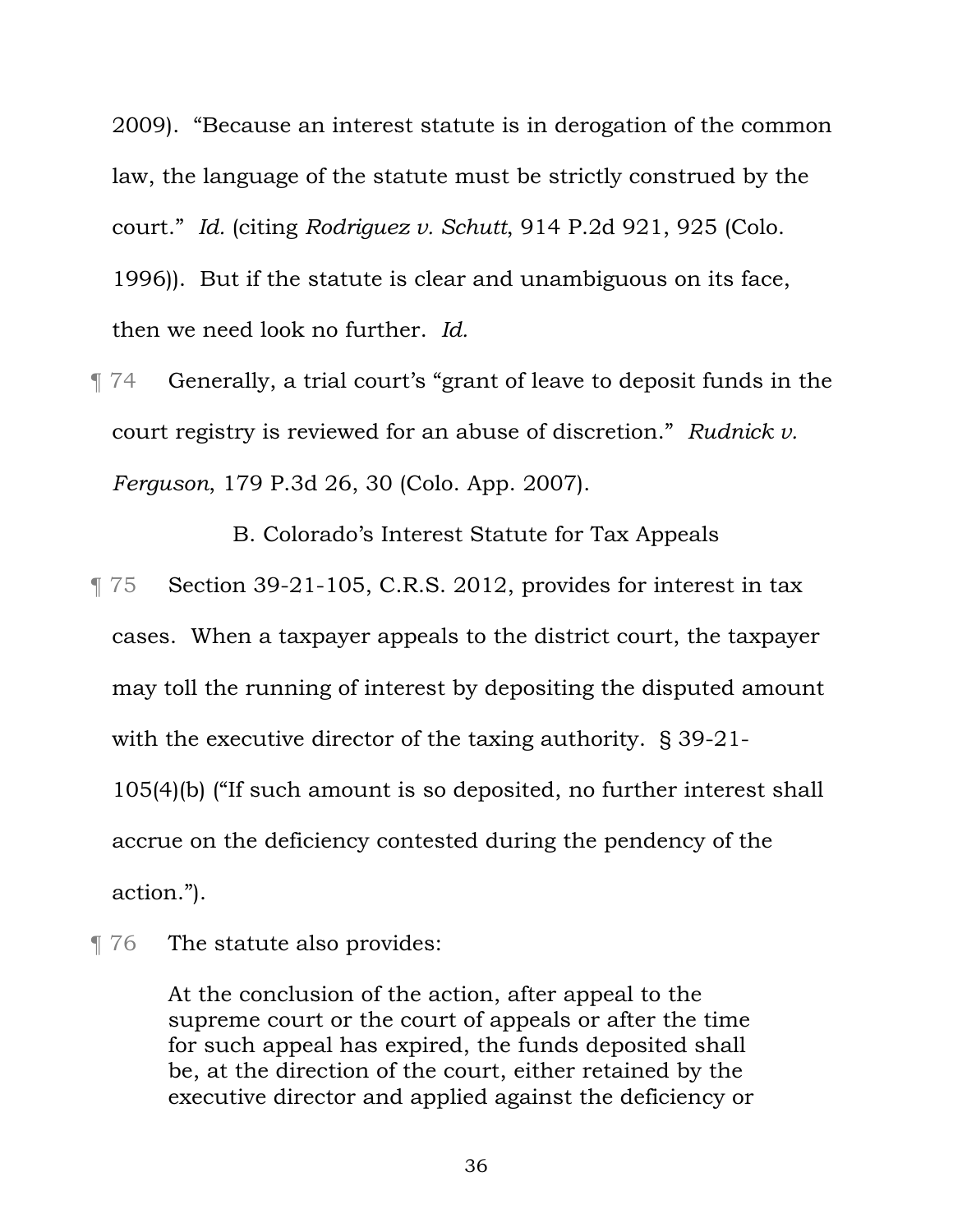returned in whole or in part to the taxpayer with interest at the rate imposed under section 39-21-110.5.

*Id.*

¶ 77 In turn, section 39-21-110.5, C.R.S. 2012, provides for a

market-based interest rate:

Except as otherwise provided . . . the annual rate of interest shall be the prime rate, as reported by the "Wall Street Journal[,]"[] plus three points, rounded to the nearest full percent. In the event that more than one rate is so reported, the highest rate shall be utilized.

§ 39-21-110.5(2), C.R.S. 2012.

¶ 78 At the time of this action, the interest rate under section 21- 110.5(2) was six percent. This statute is similar, but not identical, to other market-based interest statutes that the legislature has established for appealed judgments. *See* § 13-21-101(3), C.R.S. 2012 (establishing a market-based rate for appealed personal injury lawsuits that is "two percentage points above the discount rate, which discount rate shall be the rate of interest a commercial bank pays to the federal reserve bank of Kansas City"); § 5-12-106, C.R.S. 2012 (providing the same rate for appeals in non-personal injury cases).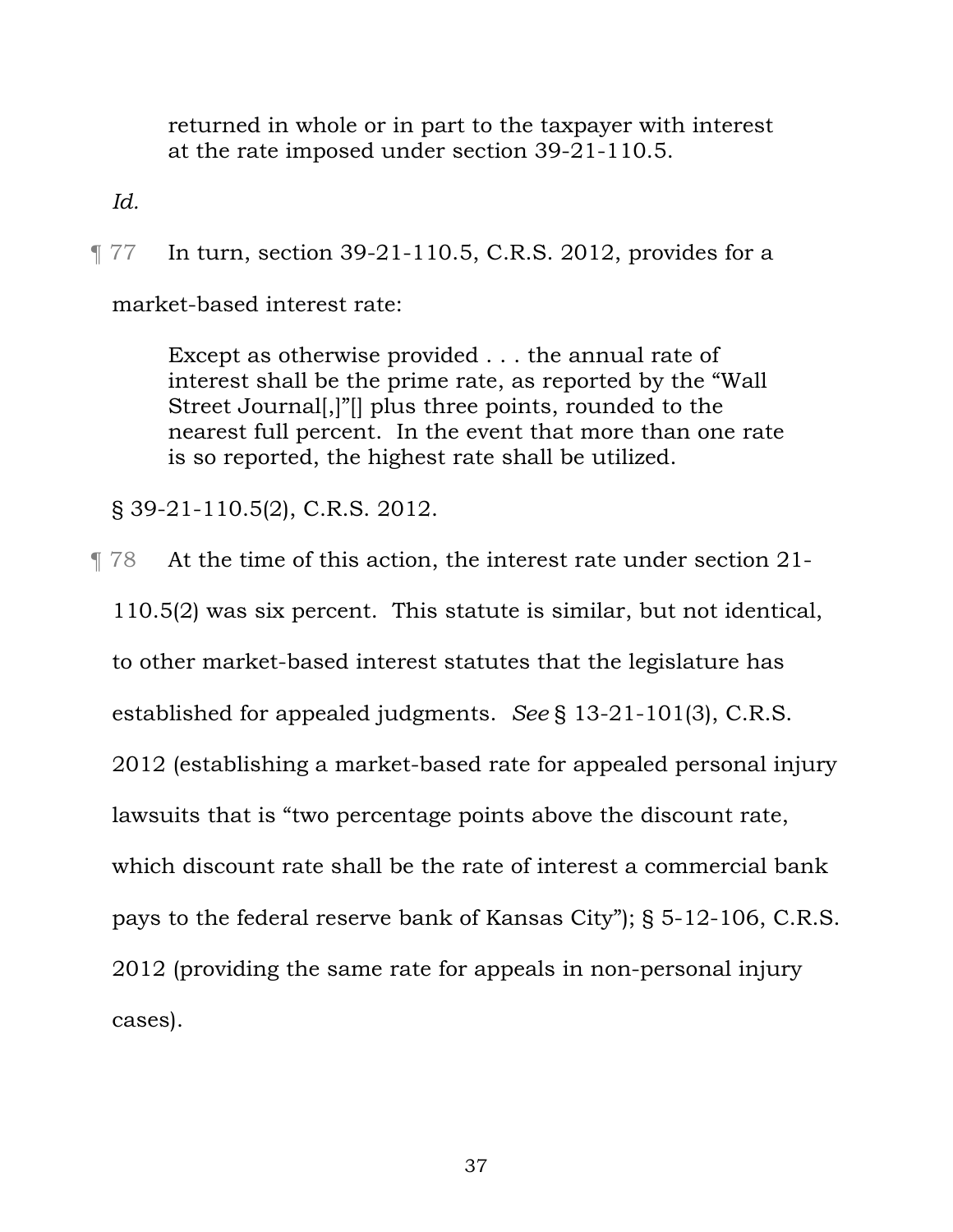¶ 79 Analyzing the personal injury interest statute, our supreme court has held that the market-based structure of the statute serves two main purposes: to "eliminate the financial incentive (or disincentive) to appeal"; and "to ensure that the judgment creditor whose satisfaction is delayed due to an unsuccessful appeal receives the time value of his or her money judgment." *Rodriguez*, 914 P.2d at 929. Because the provision here is similar to the personal injury interest statute, in that it utilizes a market-based rate, we may infer the same purposes. *Conoco*, 121 P.3d at 900 (applying *Rodriguez* in a tax case).

#### C. Analysis

¶ 80 The manufacturer contends that section 39-21-105(4)(b) prohibits the trial court from tolling post-judgment interest earlier than at the "conclusion of the action." We disagree, and we hold that the statute is silent concerning early satisfaction of a judgment. Therefore, it did not prohibit the trial court, under the circumstances of this case, from tolling the accruing of postjudgment interest on the funds that the city deposited in the court's registry under C.R.C.P. 67(a).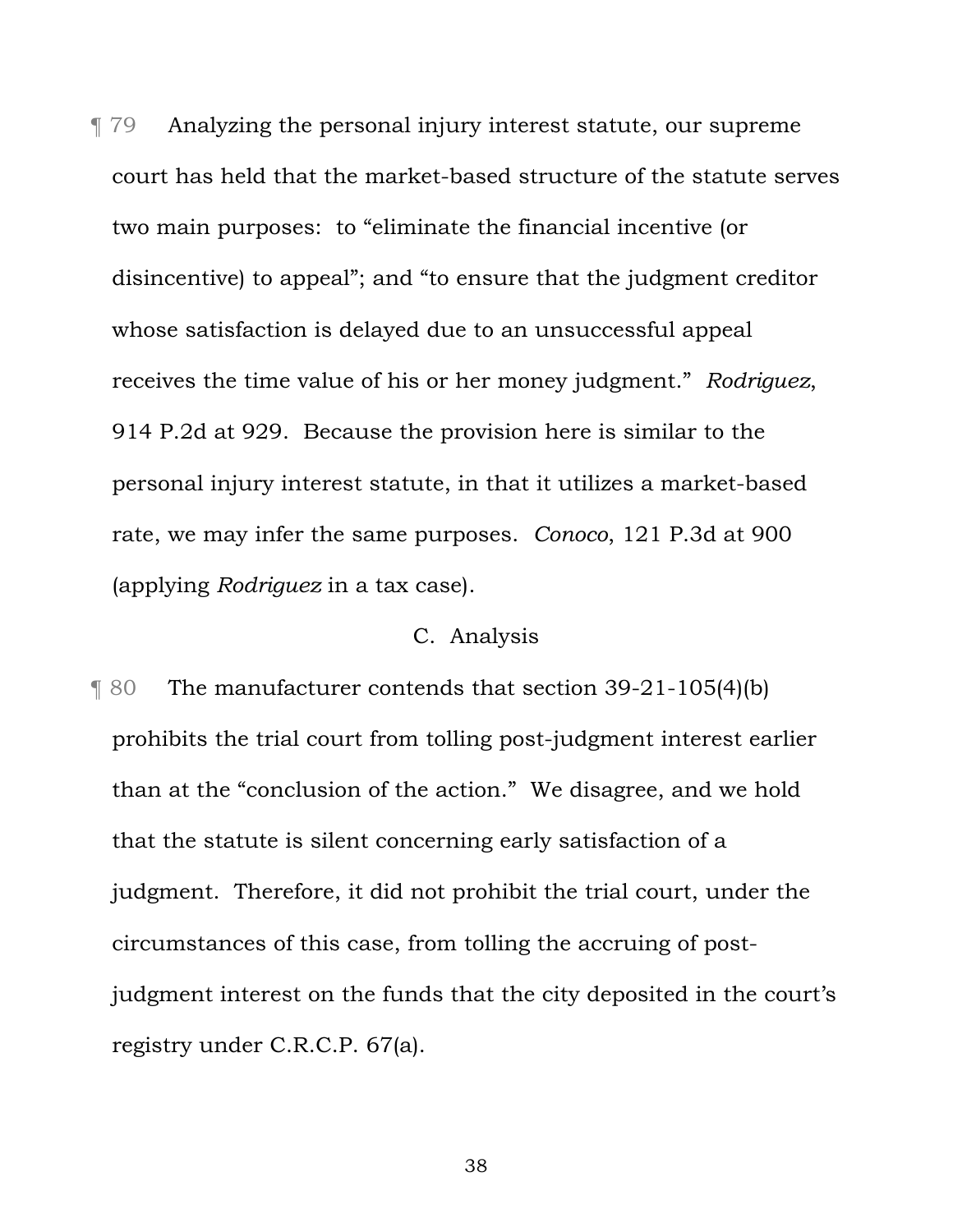¶ 81 The manufacturer relies on the legislature's use of the words "*at the conclusion of the action*." § 39-21-105(4)(b) (emphasis supplied). It asserts that the statute requires the city to keep the money until the action is completed. The manufacturer compares this provision with sections  $5-12-106(1)$ (a) and  $13-21-101(2)$ (a), C.R.S. 2012, both of which state that "interest . . . shall be payable .

. . *until satisfaction of the judgment*" (emphasis supplied).

- ¶ 82 But these other post-judgment interest provisions are more detailed than section 39-21-105(4)(b). They directly address the timing of the accruing of interest by expressly stating that it will stop when the judgment is satisfied. *See* § 5-12-106(1)(a)("[I]nterest . . . shall be payable . . . *until* satisfaction of the judgment . . . .")(emphasis supplied). Moreover, these statutes deal expressly with judgments that are appealed by judgment *debtors*. § 5-12-106(1)(a) ("If a judgment . . . is appealed by a judgment debtor . . . ."); *see also Averyt v. Wal-Mart Stores, Inc*., 2013 COA 10, ¶ 33.
- ¶ 83 In contrast, the provision here simply mandates that the taxing authority shall pay – at the very latest – at the conclusion of the action. It does not state that the conclusion of the action is the only time when the taxing jurisdiction may satisfy its judgment.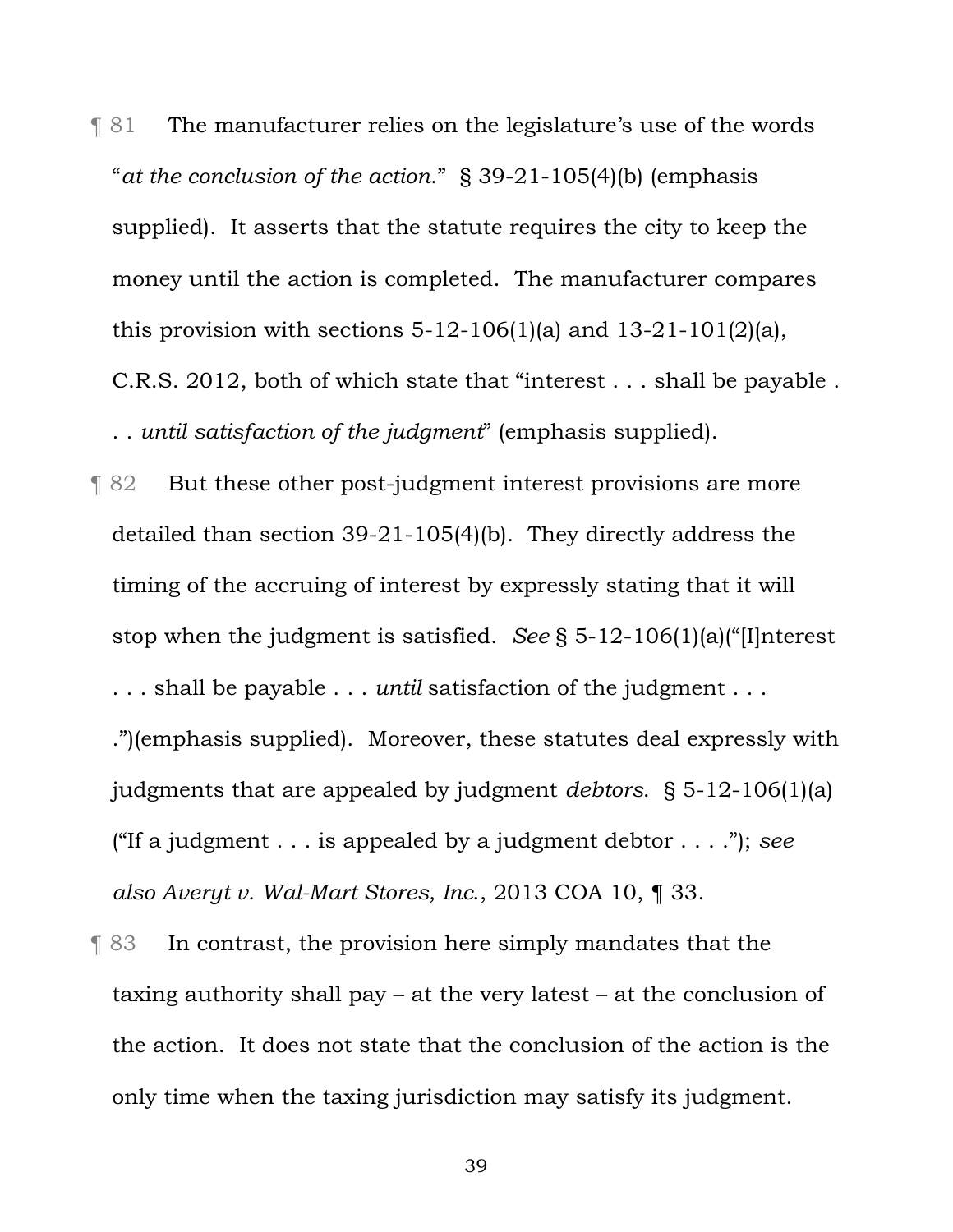And, because the manufacturer has cross-appealed on this issue, this case involves an appeal by a judgment *creditor*. Because we must construe interest statutes narrowly, *Sperry*, 205 P.3d at 367, we refuse to read into section 39-21-105(4)(b) a requirement that a taxing jurisdiction must retain its money during the entire appellate process while post-judgment interest accrues.

- ¶ 84 Further, the manufacturer's interpretation conflicts with the general purposes of market-based interest statutes such as the one here. As our supreme court has stated, these statutes are intended to remove financial incentives and disincentives to appeals and to ensure that judgment creditors who are successful on appeal receive the time value of their money. *See Rodriguez*, 914 P.2d at 929.
- ¶ 85 To allow the manufacturer to use the interest statute as an investment tool would defeat these purposes. Here, (1) the city paid the judgment into the court's registry; and (2) the court's order allowed the manufacturer to access the money and to invest the money how it pleased. Thus, the city did not have an incentive to appeal that would disadvantage the manufacturer because the city paid the judgment before litigating the appeal. The deposit of the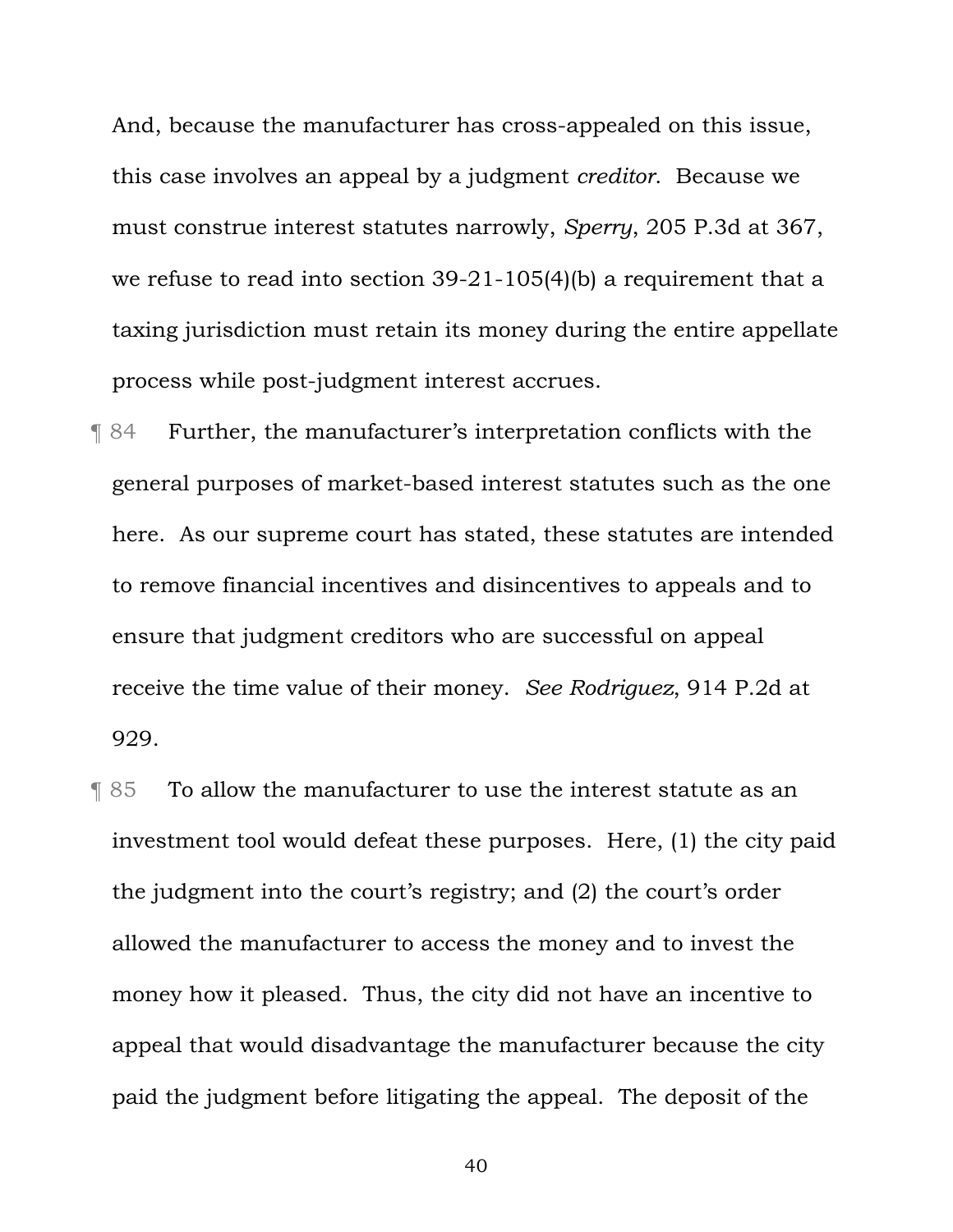funds and the tolling of the accruing of post-judgment interest removed any disincentive to the city's appeal because the city claimed that the six percent rate did not truly represent the city's investment market conditions. And the manufacturer was not denied the time value of its money during the appeal.

¶ 86 Moreover, although no Colorado case expressly discusses it, we conclude that C.R.C.P. 67(a) permits a trial court to toll the accruing of post-judgment interest as of the time that the judgment creditor can gain access to the money deposited in the registry of the court. *See* Charles Alan Wright, Arthur R. Miller & Mary Kay Kane, 12 *Federal Practice and Procedure* § 2991 (2d ed. 2013)("Under some circumstances[,] [Rule 67] may suffice to stop the running of interest."). Our conclusion on this matter is supported by the supreme court's decision in *In re Marriage of Gutfreund*, 148 P.3d 136 (Colo. 2006). In *Gutfruend*, the supreme court held that, under the general post-judgment interest statutes, "a judgment is not satisfied until funds are accessible, and only at that point does the obligation to pay interest terminate." 148 P*.*3d at 140. We see no reason to eschew this logic as far as tax appeals are concerned, especially in light of the similar focus of the general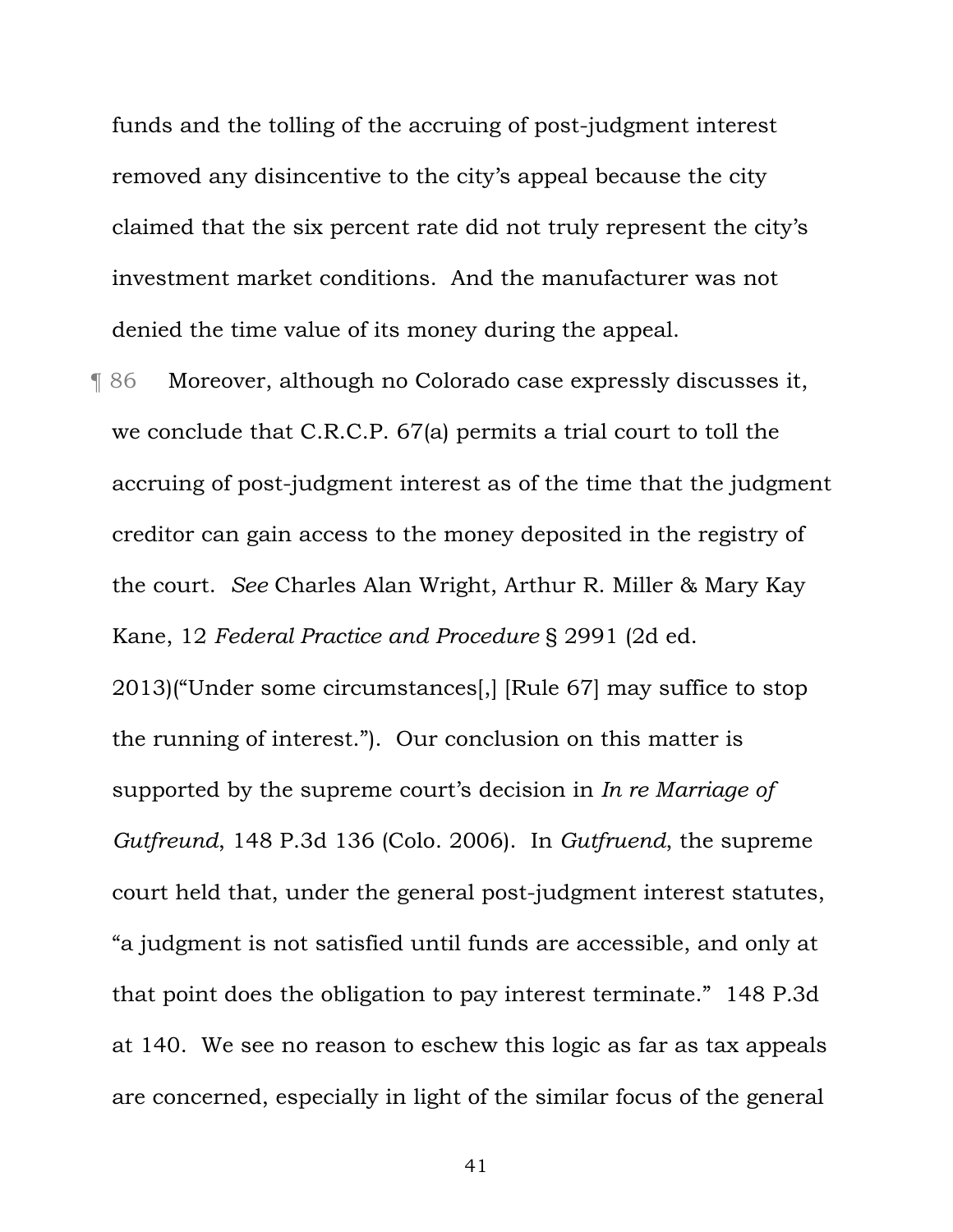post-judgment interest statutes on compensating judgment creditors.

¶ 87 Courts in other jurisdictions, construing versions of their rules that are similar or identical to C.R.C.P. 67(a), have reached the same result. *See Cajun Elec. Power Co-op., Inc. v. Riley Stoker Corp*., 901 F.2d 441, 445 (5th Cir. 1990)("We have suggested that an actual deposit of funds pursuant to [Rule 67] may stop the accrual of interest pending a final resolution of the rights of the parties . . . ."); *Fassbinder v. Pennsylvania R.R. Co*., 233 F. Supp. 574, 576 (W.D. Pa. 1964)("Rule 67 . . . when read in conjunction with 28 U.S.C. § 2041, is certainly broad enough to authorize the payment into court of a judgment and costs in order to stop the running of interest thereon if such is desired."); *Russo v. Sutton*, 454 S.E.2d 895, 897 (S.C. 1995)("[W]e hold that to stop accrual of interest, a debtor must comply with the plain language of Rule 67."); *Miga v. Jensen*, 96 S.W.3d 207, 211 (Tex. 2002)("Postjudgment interest is not a punishment inflicted on a judgment debtor for exercising the right to appeal. . . . When a judgment creditor has received an unconditional tender of the money awarded, and may invest it as he chooses, there is no need for the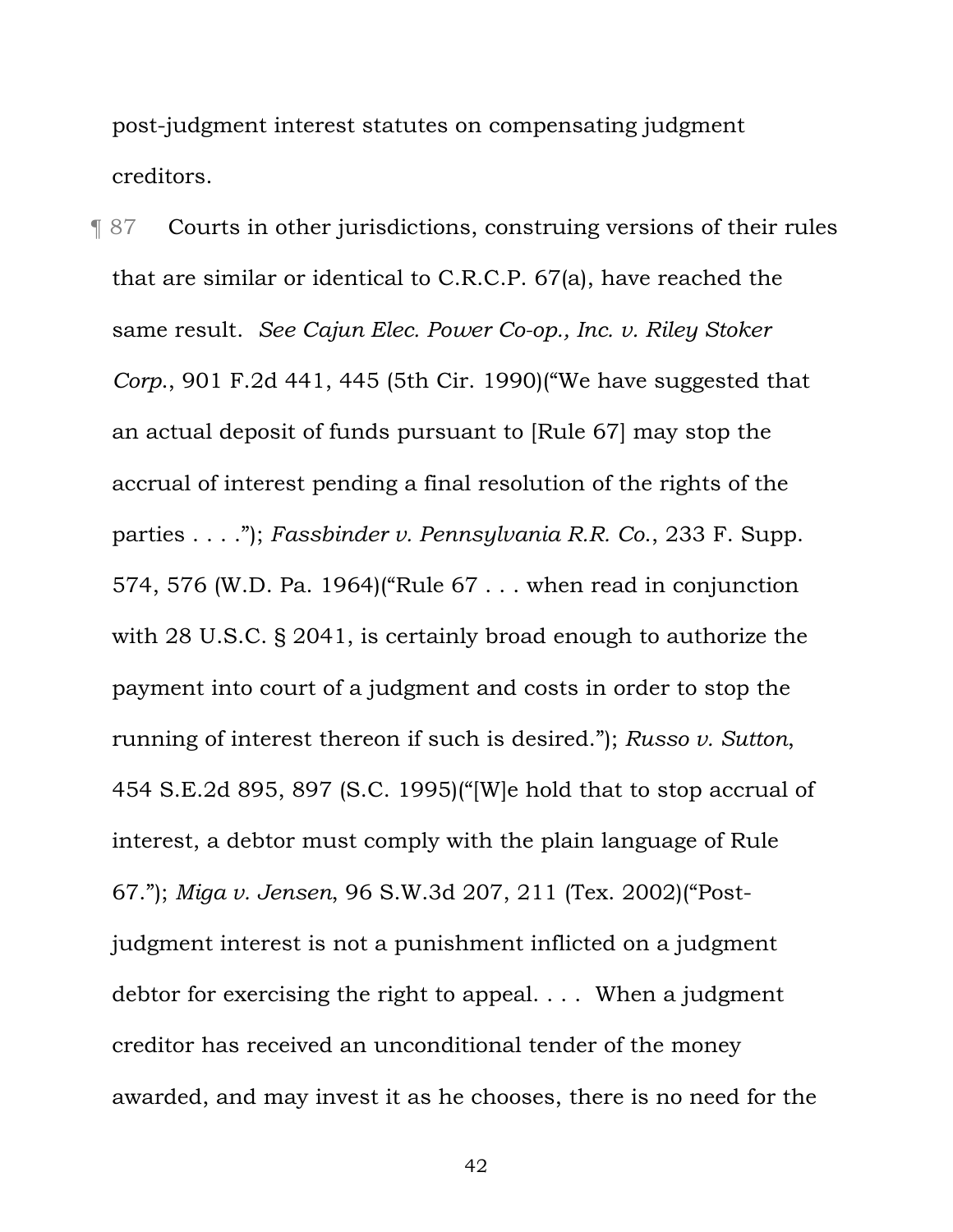continuing accrual of post-judgment interest."); *Crawford v. Amadio*, 932 P.2d 1288, 1295 (Wyo. 1997)("This is one of those circumstances in which [the judgment debtor's] tender of payment was appropriate to 'stop the accrual of interest by authorizing a payment into the court.'")(quoting *Parker v. Artery*, 889 P.2d 520, 527 (Wyo. 1995)).

¶ 88 The reasoning in these cases is persuasive, and, as a result, we conclude that we should be guided by those decisions here. *See Garrigan v. Bowen*, 243 P.3d 231, 235 (Colo. 2010)("Because the Colorado Rules of Civil Procedure are patterned on the federal rules, we may also look to the federal rules and decisions for guidance."). ¶ 89 Last, because we view the statutes that we have analyzed above as unambiguous, we do not address four questions that the manufacturer raises in its cross-appeal. In light of our resolution of this issue based on those statutes, those four questions now raise only hypothetical concerns that we do not need to analyze to resolve this appeal. *See Kemp v. Empire Sav., Bldg. & Loan Ass'n*, 660 P.2d 899, 901 (Colo. 1983)("This court is not empowered to give advisory opinions based upon hypothetical situations.").